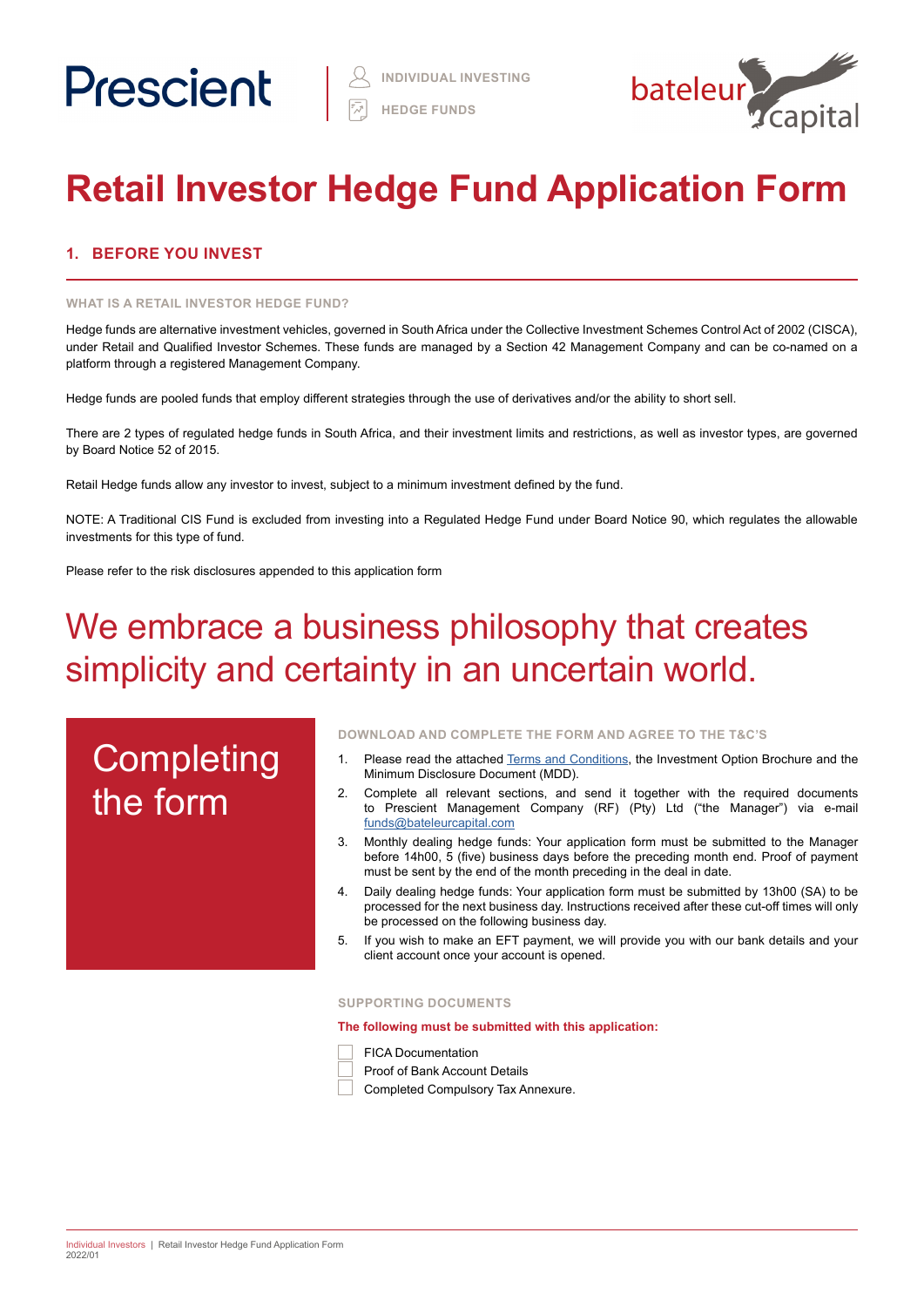

**HEDGE FUNDS**



# **Retail Investor Hedge Fund Application Form**

# **2. PERSONAL DETAILS**

|                                                                                                                                                                                                                                      | Surname<br><u> 1980 - Johann Barbara, martxa alemaniar a</u> |                          |
|--------------------------------------------------------------------------------------------------------------------------------------------------------------------------------------------------------------------------------------|--------------------------------------------------------------|--------------------------|
| First name(s) <u>experience</u> and the set of the set of the set of the set of the set of the set of the set of the set of the set of the set of the set of the set of the set of the set of the set of the set of the set of the   |                                                              | Male<br>Female           |
| Date of birth<br><u> 1989 - John Stone, mars and de la population de la population de la population de la population de la popula</u>                                                                                                |                                                              |                          |
| Single<br><b>Marital Status</b>                                                                                                                                                                                                      | Ante Nuptial contract                                        | In Community of Property |
| Occupation <b>Contract Contract Contract Contract Contract Contract Contract Contract Contract Contract Contract Contract Contract Contract Contract Contract Contract Contract Contract Contract Contract Contract Contract Con</b> |                                                              |                          |
| ID or Passport Number (if Foreign National)<br><u>Dor Passport Number (if Foreign National)</u>                                                                                                                                      |                                                              |                          |
| Income Tax number <b>Accord Contract Contract Contract Contract Contract Contract Contract Contract Contract Contract Contract Contract Contract Contract Contract Contract Contract Contract Contract Contract Contract Contrac</b> |                                                              |                          |
| <b>Street Address</b>                                                                                                                                                                                                                | <b>Postal Address</b>                                        |                          |
| c/o<br>the control of the control of the control of the control of the control of the control of                                                                                                                                     | Same as Street Address                                       | Yes<br>No                |
| Unit<br><u> 1989 - Johann Stoff, deutscher Stoff, der Stoff, der Stoff, der Stoff, der Stoff, der Stoff, der Stoff, der S</u>                                                                                                        | c/o<br><u> 1980 - Andrea Station, amerikansk politik (</u>   |                          |
| Complex <b>complex complex complex complex complex complex complex complex complex complex complex complex complex complex complex complex complex complex complex complex complex com</b>                                           | Line 1                                                       |                          |
| Street Number <u>Communication of the Street Number</u>                                                                                                                                                                              | Line 2                                                       |                          |
| Street <b>Street Street Street Street Street Street Street Street Street</b>                                                                                                                                                         | Line 3                                                       |                          |
| Suburb<br><u> 1989 - Johann Barn, fransk politik fotograf (d. 1982)</u>                                                                                                                                                              | Line 4                                                       |                          |
| City<br>the control of the control of the control of the control of the control of the control of                                                                                                                                    | Postal code <u>experience</u>                                |                          |
| Postal code <b>with a contract of the contract of the contract of the contract of the contract of the contract of the contract of the contract of the contract of the contract of the contract of the contract of the contract o</b> | <b>Country Country</b>                                       |                          |
| Country Country Countries and the contract of the countries of the contract of the countries of the contract of the contract of the contract of the contract of the contract of the contract of the contract of the contract o       |                                                              |                          |
| Telephone (H)<br><u> 1989 - Johann Stein, mars and de Branch and de Branch and de Branch and de Branch and de Branch and de Branch</u>                                                                                               |                                                              |                          |
| Telephone (W)                                                                                                                                                                                                                        | Cell<br><u> 1989 - Johann Barbara, martxa alemaniar arg</u>  |                          |
| E-mail Address<br><u> 1980 - Jan Salam Barat, masjid a shekara ta 1980 - An tsara ta 1980 - An tsara ta 1980 - An tsara ta 1980 - </u>                                                                                               |                                                              |                          |

All communication will be sent to you via e-mail. If you prefer post or do not have an e-mail address, please check here.

# **3. SOURCE OF FUNDS INVESTED**

| Savings                | Retirement/insurance pay out | Passive Income (rental, dividends, interest) | Trade/business | Sale of assets |
|------------------------|------------------------------|----------------------------------------------|----------------|----------------|
| Winnings               | Gifts/inheritance/donations  | Child/spousal support payments               | Salary/bonus   | Tax refund     |
| Other (please specify) |                              |                                              |                |                |

**Please note that in certain circumstances we may request additional information.**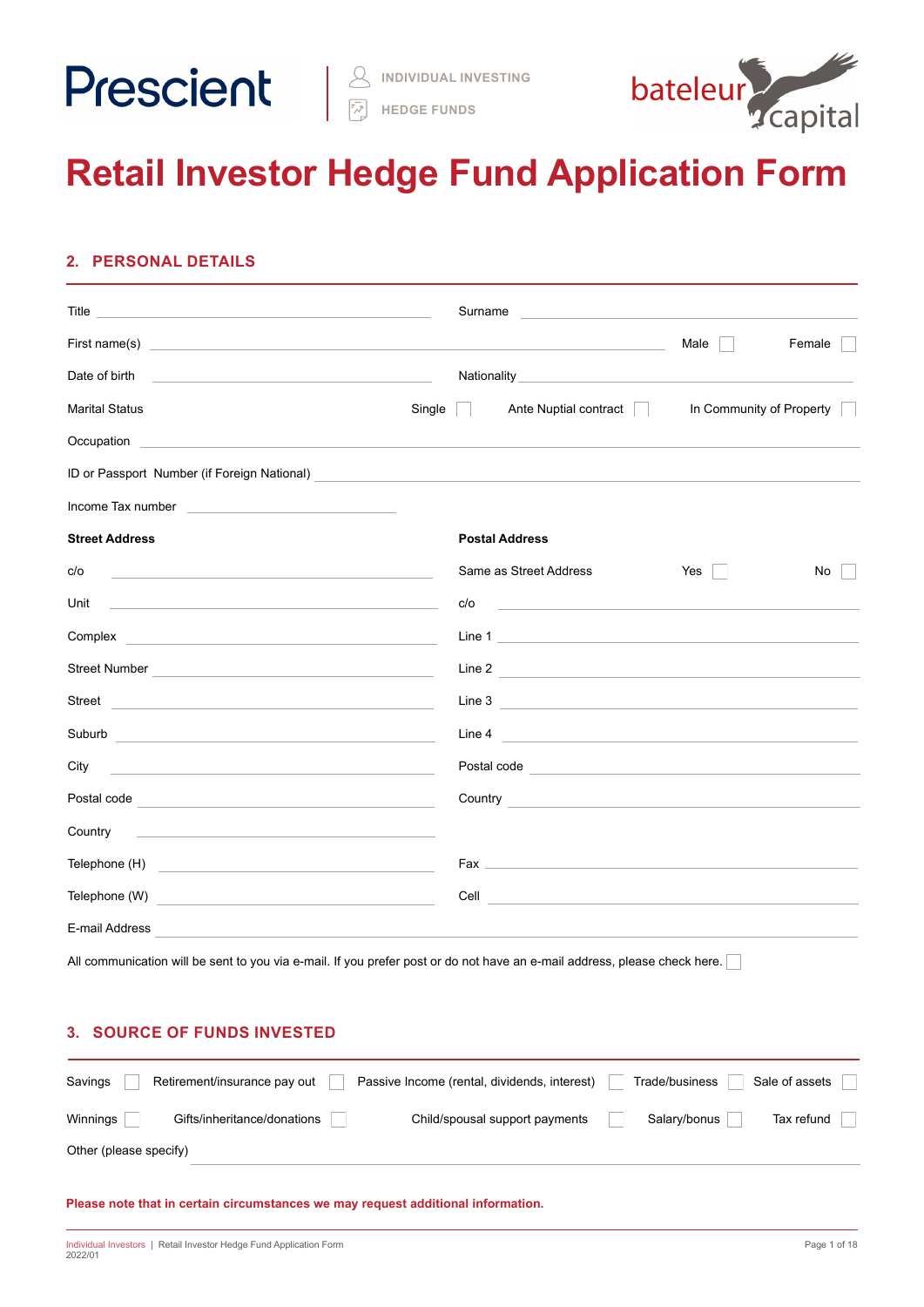



# **4. ACTING ON BEHALF OF INVESTOR \***

| * This is for Guardians/Parents, or persons with Powers of Attorney. Proof of authority and FICA documentation required.                                                                                                             |                                                                                                                                                                                                                                      |                                                           |        |  |  |  |
|--------------------------------------------------------------------------------------------------------------------------------------------------------------------------------------------------------------------------------------|--------------------------------------------------------------------------------------------------------------------------------------------------------------------------------------------------------------------------------------|-----------------------------------------------------------|--------|--|--|--|
| Title<br><u> 1989 - Johann John Stein, markin fan it ferskearre fan it ferskearre fan it ferskearre fan it ferskearre fan</u>                                                                                                        | Surname                                                                                                                                                                                                                              | <u> 1980 - Jan Sterlinger, fransk politiker (d. 1980)</u> |        |  |  |  |
|                                                                                                                                                                                                                                      |                                                                                                                                                                                                                                      | Male                                                      | Female |  |  |  |
| Date of birth<br>the control of the control of the control of the control of the control of the control of                                                                                                                           | Nationality                                                                                                                                                                                                                          |                                                           |        |  |  |  |
| ID or Passport Number (if Foreign National)                                                                                                                                                                                          | <u> 1980 - John Stein, mars and de Britain and de Britain and de Britain and de Britain and de Britain and de Br</u>                                                                                                                 |                                                           |        |  |  |  |
| Income Tax number                                                                                                                                                                                                                    |                                                                                                                                                                                                                                      |                                                           |        |  |  |  |
| <b>Street Address</b>                                                                                                                                                                                                                | <b>Postal Address</b>                                                                                                                                                                                                                |                                                           |        |  |  |  |
| c/o<br><u> 1989 - Johann Stoff, deutscher Stoff, der Stoff, der Stoff, der Stoff, der Stoff, der Stoff, der Stoff, der S</u>                                                                                                         | Same as Street Address                                                                                                                                                                                                               | Yes                                                       | No     |  |  |  |
| Unit<br><u> 1989 - Andrea State Barbara, amerikan personal di sebagai personal di sebagai personal di sebagai personal d</u>                                                                                                         | c/o                                                                                                                                                                                                                                  |                                                           |        |  |  |  |
|                                                                                                                                                                                                                                      | Line 1                                                                                                                                                                                                                               |                                                           |        |  |  |  |
| Street Number <b>Constant Construction Construction</b>                                                                                                                                                                              | Line 2                                                                                                                                                                                                                               |                                                           |        |  |  |  |
| Street <b>Street Street Street Street Street Street Street Street Street</b>                                                                                                                                                         | Line 3                                                                                                                                                                                                                               |                                                           |        |  |  |  |
| Suburb and the state of the state of the state of the state of the state of the state of the state of the state of the state of the state of the state of the state of the state of the state of the state of the state of the       | Line 4                                                                                                                                                                                                                               |                                                           |        |  |  |  |
| City and the contract of the contract of the contract of the contract of the contract of the contract of the contract of the contract of the contract of the contract of the contract of the contract of the contract of the c       | Postal code <u>expression and the set of the set of the set of the set of the set of the set of the set of the set of the set of the set of the set of the set of the set of the set of the set of the set of the set of the set</u> |                                                           |        |  |  |  |
| Postal code <b>Provided and Contract and Contract and Contract and Contract and Contract and Contract and Contract and Contract and Contract and Contract and Contract and Contract and Contract and Contract and Contract and C</b> | Country <b>Countries and Countries and Countries and Countries and Countries and Countries and Countries and Countries</b>                                                                                                           |                                                           |        |  |  |  |
|                                                                                                                                                                                                                                      |                                                                                                                                                                                                                                      |                                                           |        |  |  |  |
| Telephone (H) <u>contract and the set of the set of the set of the set of the set of the set of the set of the set of the set of the set of the set of the set of the set of the set of the set of the set of the set of the set</u> | Fax experience and a series of the series of the series of the series of the series of the series of the series                                                                                                                      |                                                           |        |  |  |  |
| Telephone (W)<br><u> 1989 - Johann Harry Harry Harry Harry Harry Harry Harry Harry Harry Harry Harry Harry Harry Harry Harry Harry</u>                                                                                               |                                                                                                                                                                                                                                      |                                                           |        |  |  |  |
| <b>Email Address</b>                                                                                                                                                                                                                 | Capacity <b>Capacity</b>                                                                                                                                                                                                             |                                                           |        |  |  |  |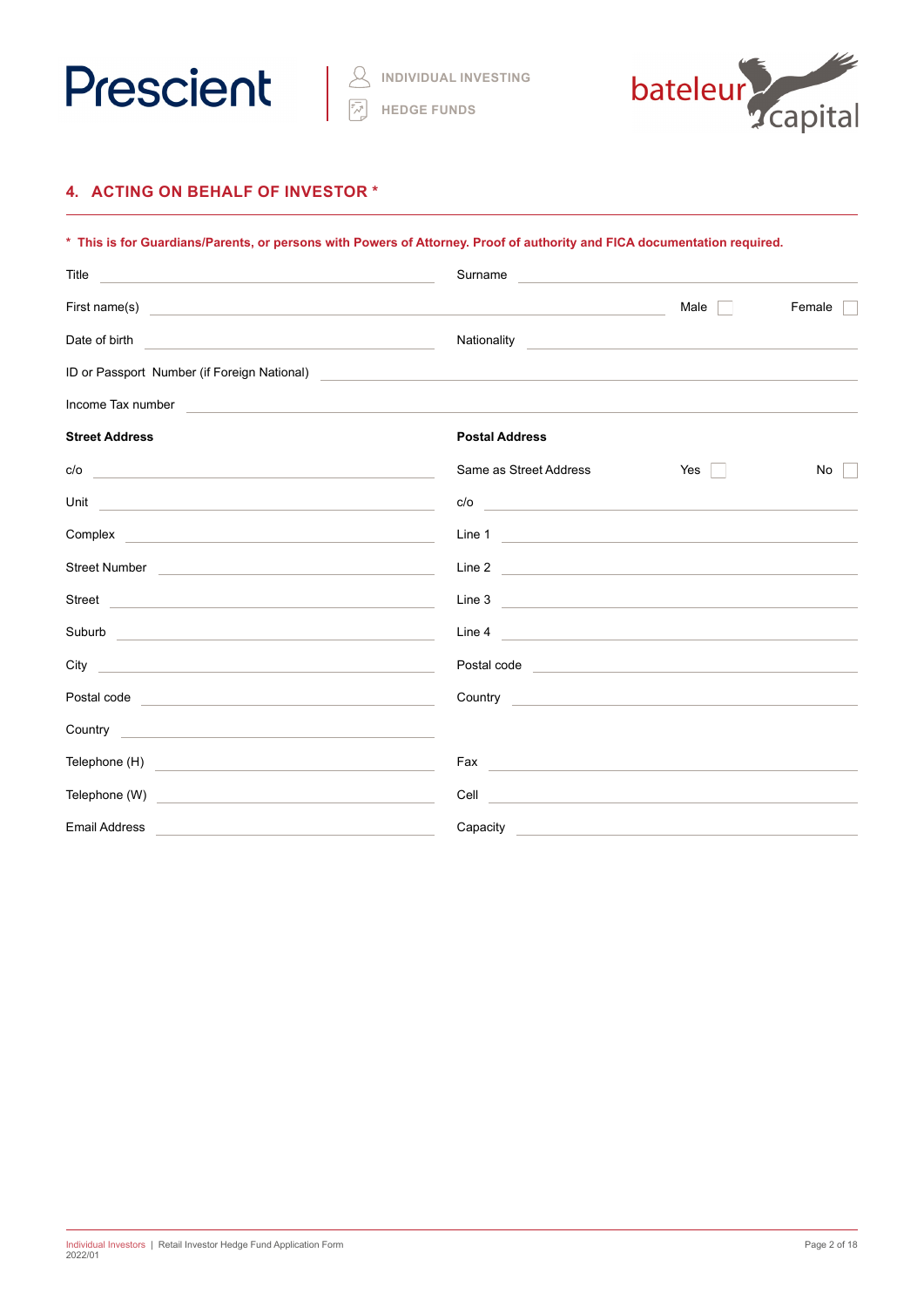



# **5. INVESTMENT OPTION DETAILS**

**Please complete the table below once you have made your selection from the latest Investment Option Brochure.** 

# **Minimum investment of R100 000 lump sum.**

- I hereby apply to purchase units in the selected portfolios subject to the conditions of the relevant Supplemental Deed at the ruling fund prices.
- The Manager does not charge an initial fee.
- The annual management fee is the fee charged by the Manager for managing and administering the fund.
- Fees exclude VAT.

| <b>Retail Investor Hedge Fund Portfolio</b>    | Daily or<br>monthly<br>dealing fund | <b>Service</b><br>Charge (%)                            | <b>Investment Amount</b><br>(R) | <b>Debit Order</b><br>(R) | <b>Re-invest</b><br>distributions?*<br>'Yes'<br>'No' |  |
|------------------------------------------------|-------------------------------------|---------------------------------------------------------|---------------------------------|---------------------------|------------------------------------------------------|--|
| Bateleur Long Short Prescient RI Hedge<br>Fund |                                     | 2% and 20%<br>plus VAT<br>above CPI<br>inflation $+4\%$ | $\mathsf{R}$                    | R                         |                                                      |  |
|                                                |                                     |                                                         | R                               | R                         |                                                      |  |
|                                                |                                     |                                                         | R                               | R                         |                                                      |  |

\* If you selected to have your distributions paid out, they will be paid into the bank account specified. If your distribution is below R1 000 or no selection is made, your distribution will automatically be re-invested.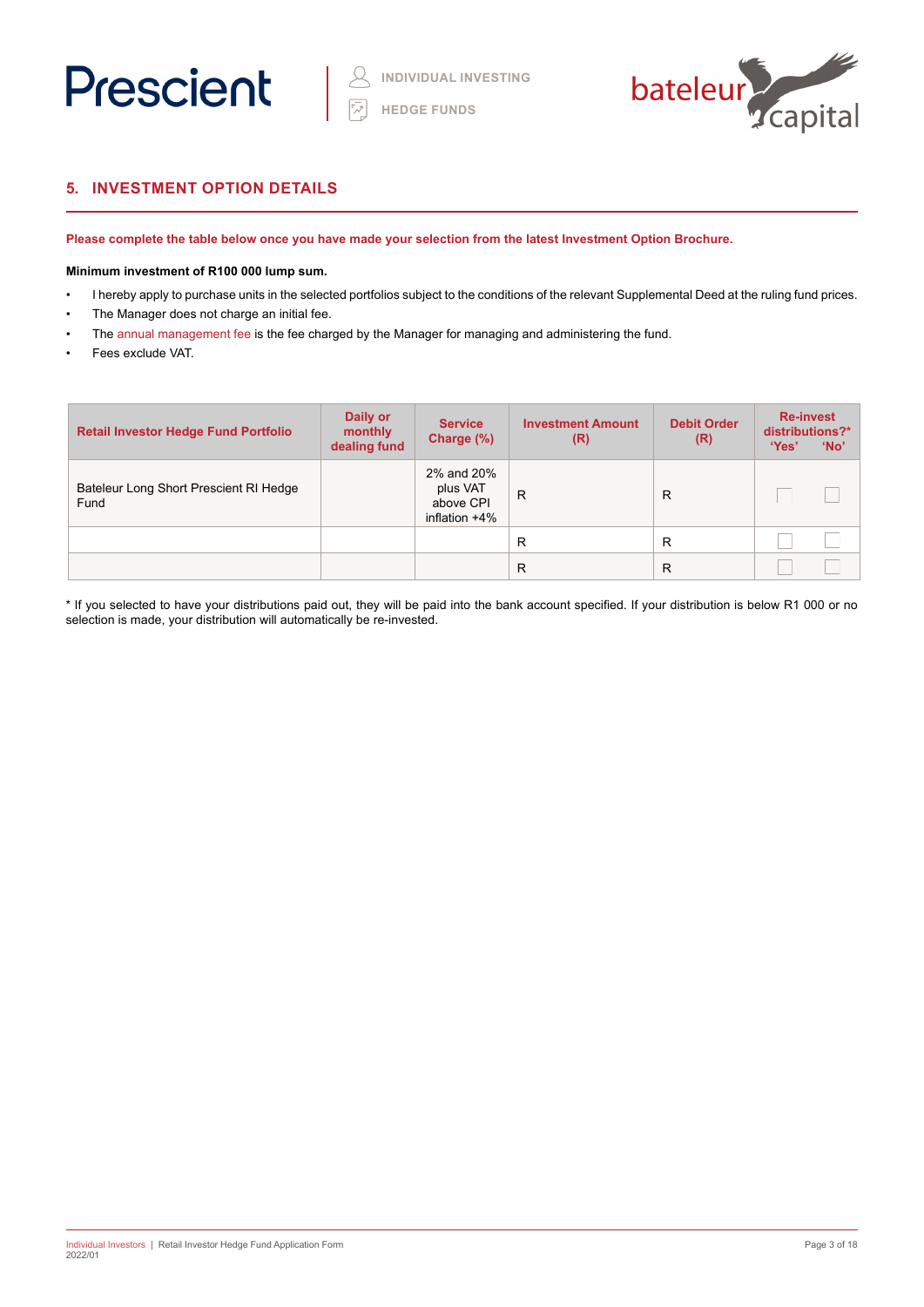



# **6. SPECIAL FEE INSTRUCTIONS**

**In the event that a special fee arrangement has been entered into with us, please indicate such arrangement below.**

| <b>Hedge Fund Portfolio</b> | <b>Fee Class</b> | <b>Agreed with</b> |
|-----------------------------|------------------|--------------------|
|                             |                  |                    |
|                             |                  |                    |

# **7. REGULAR WITHDRAWALS**

**Please only complete this section if you would like to receive a regular withdrawal from your investment. Your regular withdrawal payment will be processed at the end of the calendar month and will be paid within 5 business days thereafter. You cannot select to receive a regular withdrawal from a Rand denominated offshore portfolio.**

| Payment frequency           | Monthly      | Quarterly | Biannually                       | Annually |
|-----------------------------|--------------|-----------|----------------------------------|----------|
| <b>Hedge Fund Portfolio</b> |              |           | <b>Regular Withdrawal Amount</b> |          |
|                             | $\mathsf{R}$ |           |                                  |          |
|                             | $\mathsf{R}$ |           |                                  |          |
| <b>Total</b>                | R            |           |                                  |          |

# **8. BANKING DETAILS OF INVESTOR**

| <b>Name of Account Holder</b> |  |
|-------------------------------|--|
| <b>Bank</b>                   |  |
| <b>Branch Name</b>            |  |
| <b>Branch Code</b>            |  |
| <b>Account Number</b>         |  |
| <b>Account Type</b>           |  |

- Please provide Prescient with Proof of Bank Account Details
- The account holder must have a South African bank account.
- Debit orders and electronic collections will be deducted from this account.
- The onus is on the investor to inform Prescient of any changes to the bank account details.
- No payments will be made into third party bank accounts or credit cards. (i.e. payments will only be made to the bank account in the name of the registered investor).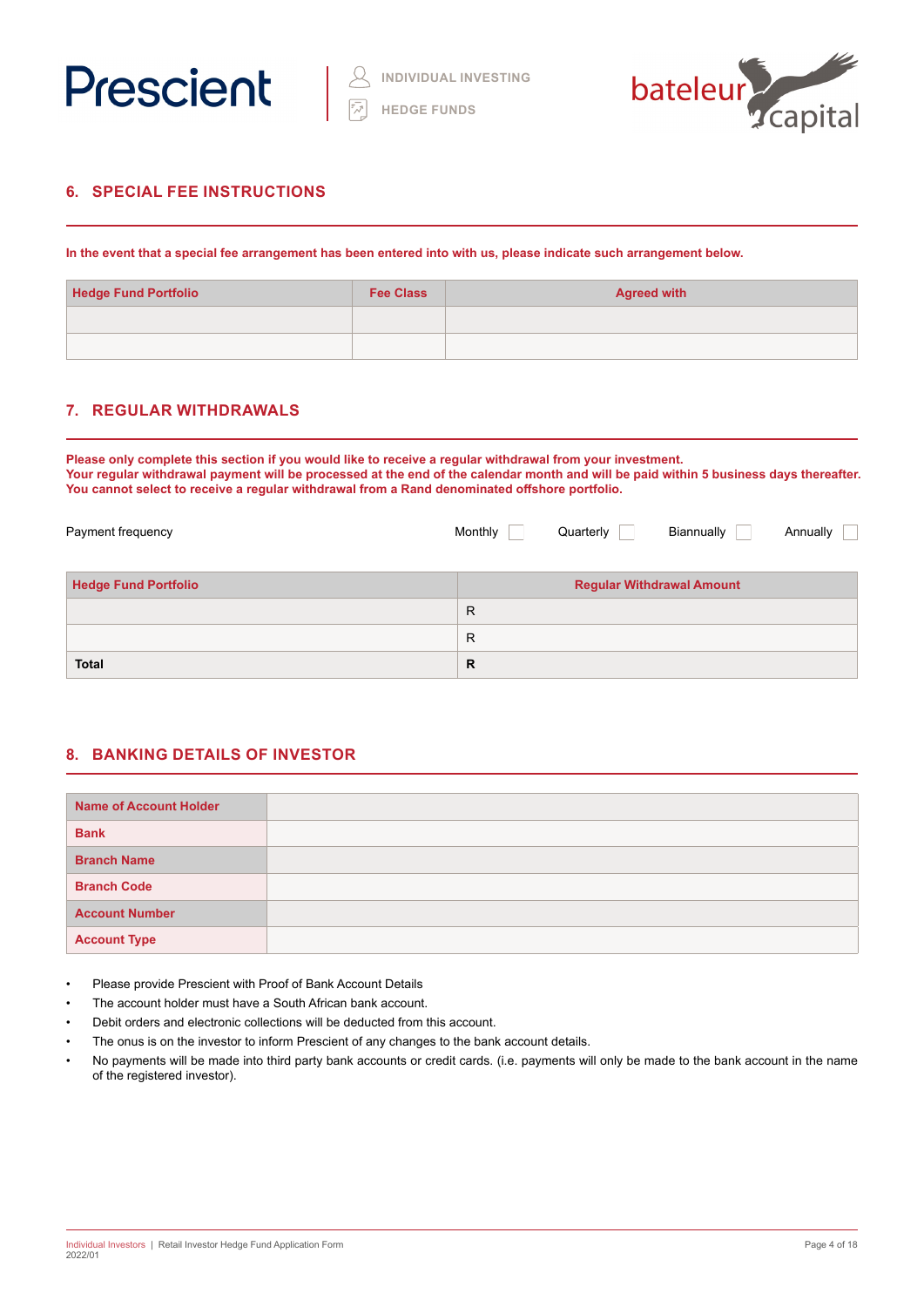



# **9. METHOD OF PAYMENT**

**LUMP SUM**  $\Box$ 

**Once your account has been opened, you will receive notification and payment instructions**

### **ELECTRONIC COLLECTION / DEBIT ORDER**

I hereby authorise the Manager to deduct the stated amount for the investment from the bank account above. I/we agree to pay bank charges and costs incurred by this electronic collection or debit order. Any debit order amendment must be received in writing by the Manager prior to the 7<sup>th</sup> day of the month in order for it to be acted upon in the following month.

| Electronic Collection | Funds are deducted from the investor's bank account on the receipt of this application form and all supporting<br>documentation. Electronic collection by the Manager is restricted to a maximum of R1 000 000.00 per debit.<br>Where a higher amount than this is requested, multiple debits will be processed daily. |
|-----------------------|------------------------------------------------------------------------------------------------------------------------------------------------------------------------------------------------------------------------------------------------------------------------------------------------------------------------|
|                       | Commencement date                                                                                                                                                                                                                                                                                                      |
| Regular Debit Order   | Funds are deducted from the investor's bank account on the 1 <sup>st</sup> working day of each month.                                                                                                                                                                                                                  |
|                       | $\%$<br>Commencement month/year<br><b>Annual Escalation</b>                                                                                                                                                                                                                                                            |

**Please note: Funds invested via electronic collection or debit order may not be redeemed until after 40 days from the date on which such funds were invested into units on your behalf.**

**BANKING DETAILS FOR DEBIT ORDER DEDUCTION/ELECTRONIC COLLECTION (IF DIFFERENT FROM INVESTOR'S BANK DETAILS):**

| <b>Name of Account Holder</b> |  |
|-------------------------------|--|
| <b>Bank</b>                   |  |
| <b>Branch Name</b>            |  |
| <b>Branch Code</b>            |  |
| <b>Account Number</b>         |  |
| <b>Account Type</b>           |  |

**Please note: Proof of ID and proof of bank account details required for account holder**

Signature of Account Holder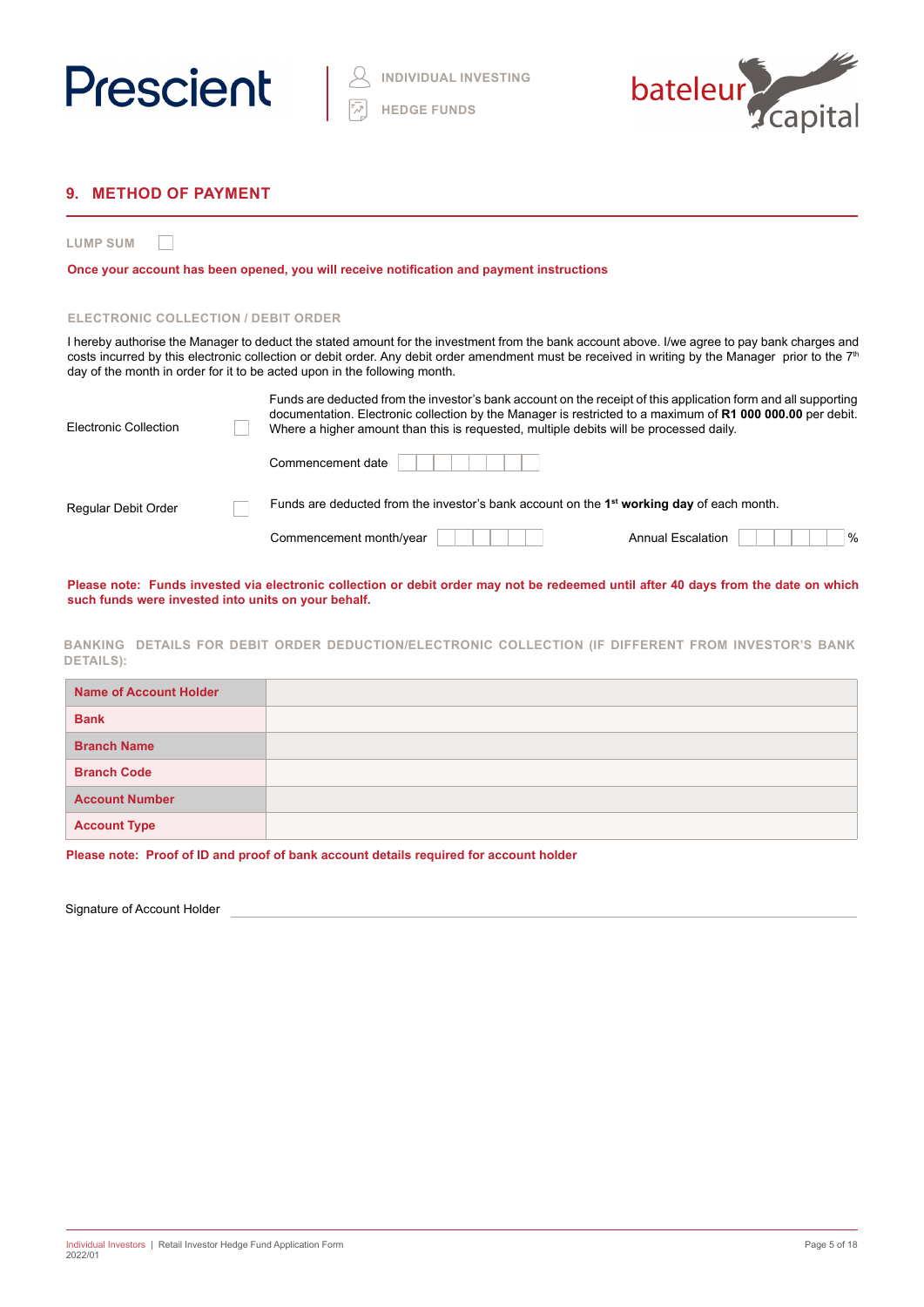



# **10. FINANCIAL ADVISOR DETAILS (IF APPLICABLE)**

|                                           |      | Complete this section if you have an independent Financial Advisor                                                                                                                                         |                           |
|-------------------------------------------|------|------------------------------------------------------------------------------------------------------------------------------------------------------------------------------------------------------------|---------------------------|
| Name of Financial Advisor                 |      |                                                                                                                                                                                                            |                           |
| Name of Financial Services Provider (FSP) |      |                                                                                                                                                                                                            | <b>FSP License Number</b> |
| Contact Tel No                            |      | Email                                                                                                                                                                                                      |                           |
|                                           |      | WHAT FEES MUST BE PAID TO YOUR FINANCIAL ADVISOR FOR THIS INVESTMENT?                                                                                                                                      |                           |
| otherwise specified:                      |      | I agree to pay the following negotiated fees on this investment and all future investments and associated transactions until                                                                               |                           |
| Initial Fee                               | $\%$ | (You may negotiate an initial financial advisor fee, to be paid to your financial advisor before your first<br>contribution is invested. If it is agreed that no initial fee is payable, please insert 0%) |                           |
| Annual Fee                                | %    | (You may negotiate an annual financial advisor fee to be paid to your financial advisor. Units will need to be<br>cancelled to pay your advisor this fee. If no annual fee is payable, please insert 0%)   |                           |

# **AUTHORISATION**

You may authorise the Financial Service Provider (FSP) to submit instructions for this investment on your behalf. If the FSP holds a 'Category II' licence with the Financial Sector Conduct Authority (FSCA), it is licensed to exercise discretion and submit instructions on your behalf. To do this for all your investments the FSP will need a mandate (instruction) from you. Have you entered into a mandate with this FSP to exercise discretion and submit instructions on your behalf?

| Yes | $\overline{\mathsf{No}}$ |
|-----|--------------------------|
|     |                          |

### **Please note: A copy of the signed mandate must accompany this application form.**

### **INVESTOR DECLARATION FOR CLIENTS WITH A FINANCIAL ADVISOR**

- I confirm that the above details are correct.
- I confirm that this financial advisor, as authorised representative of the FSP above, is my appointed financial advisor.
- I confirm that my appointed financial advisor and any other third parties with whom I have an agreement to manage this investment (e.g. a discretionary investment manager) will have access to my investment details.
- I understand and confirm that Prescient may redeem units in order to pay the agreed financial advisor fees. I understand that this authority may be withdrawn by me by written instruction to Prescient. I understand and agree that all instructions submitted by myself or my financial advisor will be governed by the relevant and latest Terms and Conditions in force as at the date of instruction submitted.
- I acknowledge and agree that Prescient will not be held liable for acting on any instructions submitted by myself or my financial advisor and I indemnify Prescient from all direct or indirect claims (including claims for consequential damages in this regard).
- I have read and agree to the Authorisation and Declaration.

Signature of Investor Date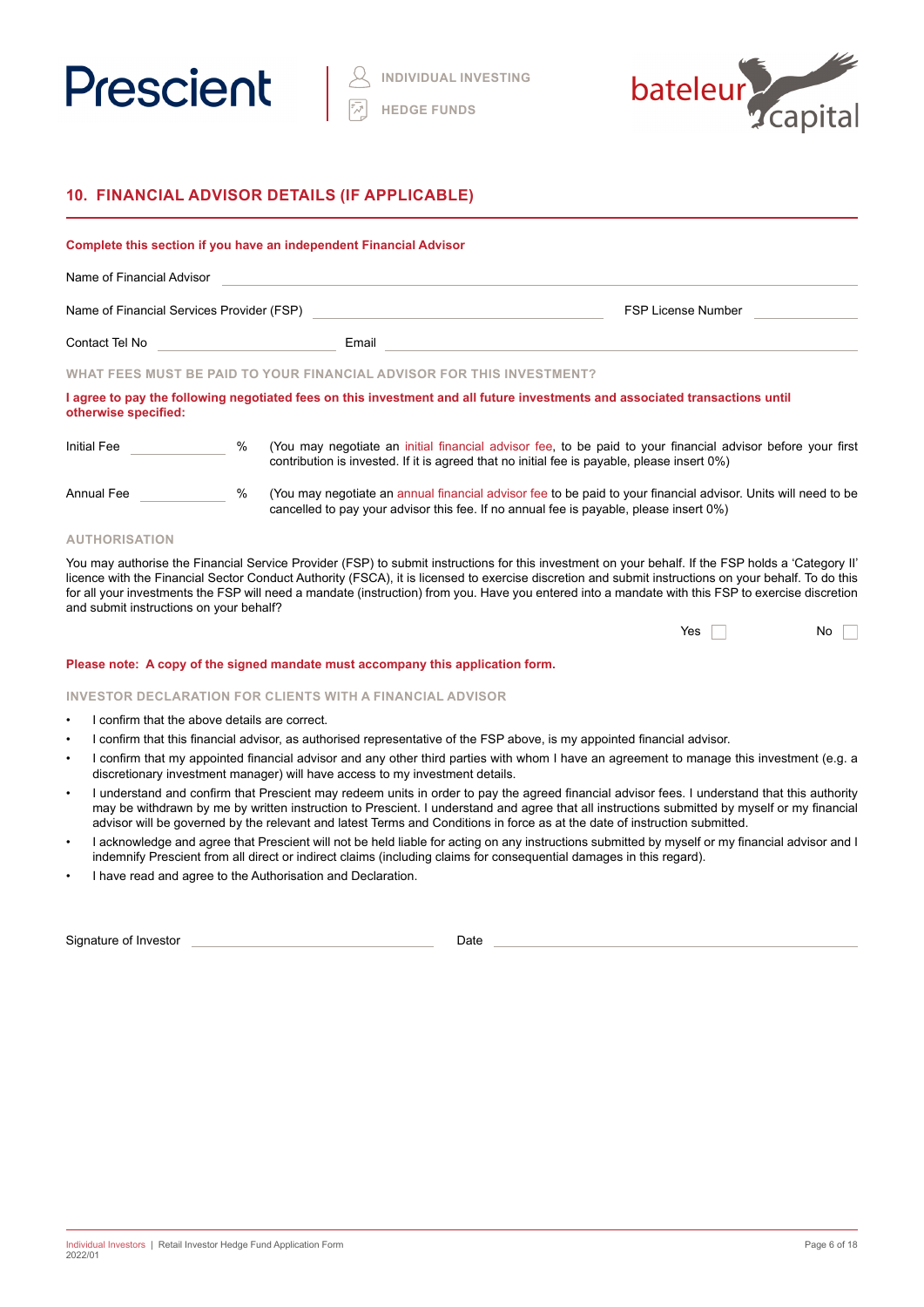



# **11. FINANCIAL ADVISOR DETAILS (IF APPLICABLE)**

## **Section to be completed by Financial Advisor.**

Existing Prescient Advisor code (Entity ID):

Email address for correspondence:

### **I, the appointed Financial Advisor for this investment application declare that:**

- 1. I am licensed to render services in respect of this product.
- 2. I have made the disclosures required in terms of the Financial Advisory and Intermediary Services Act 37 of 2002 (FAIS) and subordinate legislation thereto, to the investor/s.
- 3. I have established and verified the identity of the investor/s (and persons acting on behalf of the investor) in accordance with the Financial Intelligence Centre Act 38 of 2001 (FICA) and the regulations thereto, and I will keep records of such identification and verification according to the provisions of FICA.
- 4. I am not aware of any activities in which the investor is involved which may lead us to suspect or reasonably suspect that the investor is or may be involved in any unlawful activities or money laundering. Should we subsequently become aware of suspicions of this nature, we shall immediately inform Prescient.
- 5. I have explained all fees that relate to this investment to the investor/s and I understand and accept that the investor/s may withdraw his / her authority for payment to me in writing and inform Prescient and me.
- 6. My personal information may be used by Prescient in the normal course of business to provide the products and services and Prescient may retain any information for purposes of investment transactions, processing and administration and to communicate directly with me. Personal information will not be given or sold to any third parties. Prescient will disclose or report personal information if and when required to do so by law or any regulatory authority, and to our employees, or agents who require such information to carry out their duties.

Signature of Financial Advisor **Date Date** Date **Date Date** 

# **12. DIVIDENDS TAX**

Where applicable, Prescient must withhold and pay dividends tax over to the South African Revenue Service on your behalf. Prescient will deduct this tax before it pays any dividends or re-invests these into your investment account. If you are a South African resident for tax purposes, the default dividends tax rate of 20% applies. If you are not a South African resident you may be exempt from paying dividends tax or qualify for a reduced dividends tax rate. If you believe an exemption or reduced rate is applicable to you, please request the form Dividends Tax: Declaration and Undertaking for completion.

# **13. INTEREST WITHHOLDING TAX**

If you are not a South African resident for tax purposes you may be required to pay Interest Withholding Tax (IWT) on the interest income earned on your investment. A default IWT rate of 15% will apply except if a reduced IWT rate is applicable in terms of any Double Taxation Agreement (DTA) in place between South Africa and your country of residence. By selecting a country of residence other than South Africa for tax purposes, you declare that you are not a South African resident and that the reduced IWT rate in the relevant DTA applies to your investment.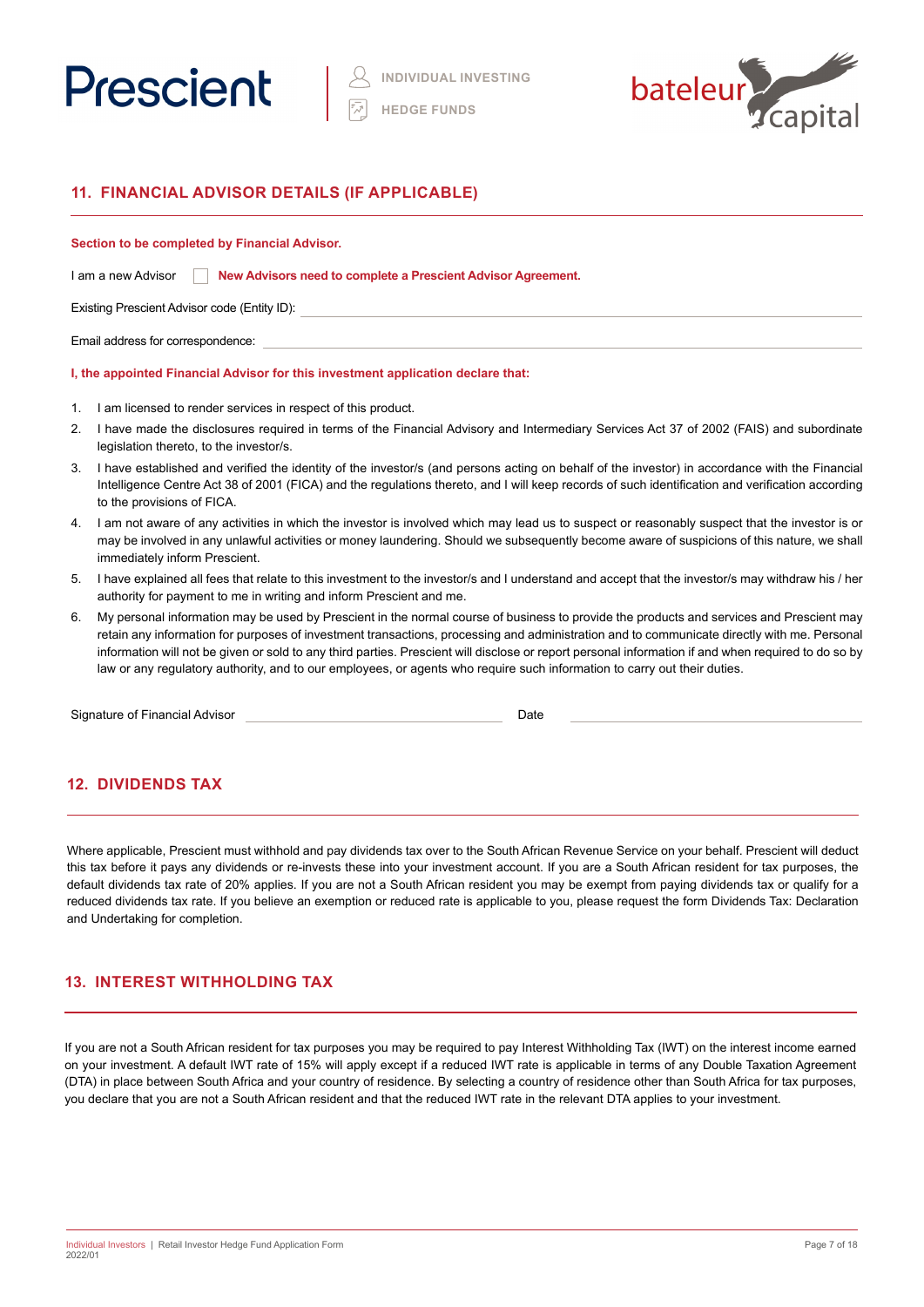

# **Compulsory Foreign Tax Declaration and Self-Certification**

**Instructions for completion:**

- 1. This Declaration must be completed by all investors.
- 2. The following information is required to ensure correct reporting and/or withholding taxes as required by the International tax authorities in terms of the Foreign Account Tax Compliance Act (FATCA) and the Organization for Economic Cooperation and Development (OECD) Common Reporting Standards (CRS).
- 3. If any of the information below about the Investor's tax residence or FATCA/CRS classification changes in the future, please ensure that we are advised of these changes promptly.
- 4. If you have any questions about how to complete this form, please contact your tax advisor and/or visit https://www.irs.gov/businesses/ corporations/fatca-faqs

# **SECTION 1: TAX RESIDENCY**

Tax residency refers to the country in which you are a resident for tax purposes - the country in which you are registered to pay tax on income. Please indicate in which country(ies) you are a resident for tax purposed (including South Africa).

| Country of tax residence: | Tax reference number/TIN |
|---------------------------|--------------------------|
| Country of tax residence: | Tax reference number/TIN |
| Country of tax residence: | Tax reference number/TIN |

If you do not have a TIN, please select one of the following:

I am not required to be registered for tax (even though income tax is levied by the jurisdiction)

No TIN is issued by the jurisdiction (because income tax is not levied by the jurisdiction)

The TIN is not required to be reported by such jurisdiction under local law

# **SECTION 3: DECLARATIONS AND UNDERTAKINGS**

I declare (as an authorised signatory if applicable) that the information provided in this form is, to the best of my/our knowledge and belief, accurate and complete.

I undertake to advise the recipient promptly and provide and updated Self-Certification where any change in circumstance occurs which causes any of the information contained in this form to be incorrect.

Authorised Signature(s) and the state of the state of the state of the state of the Date of the Date of the Date

Capacity in which declaration is made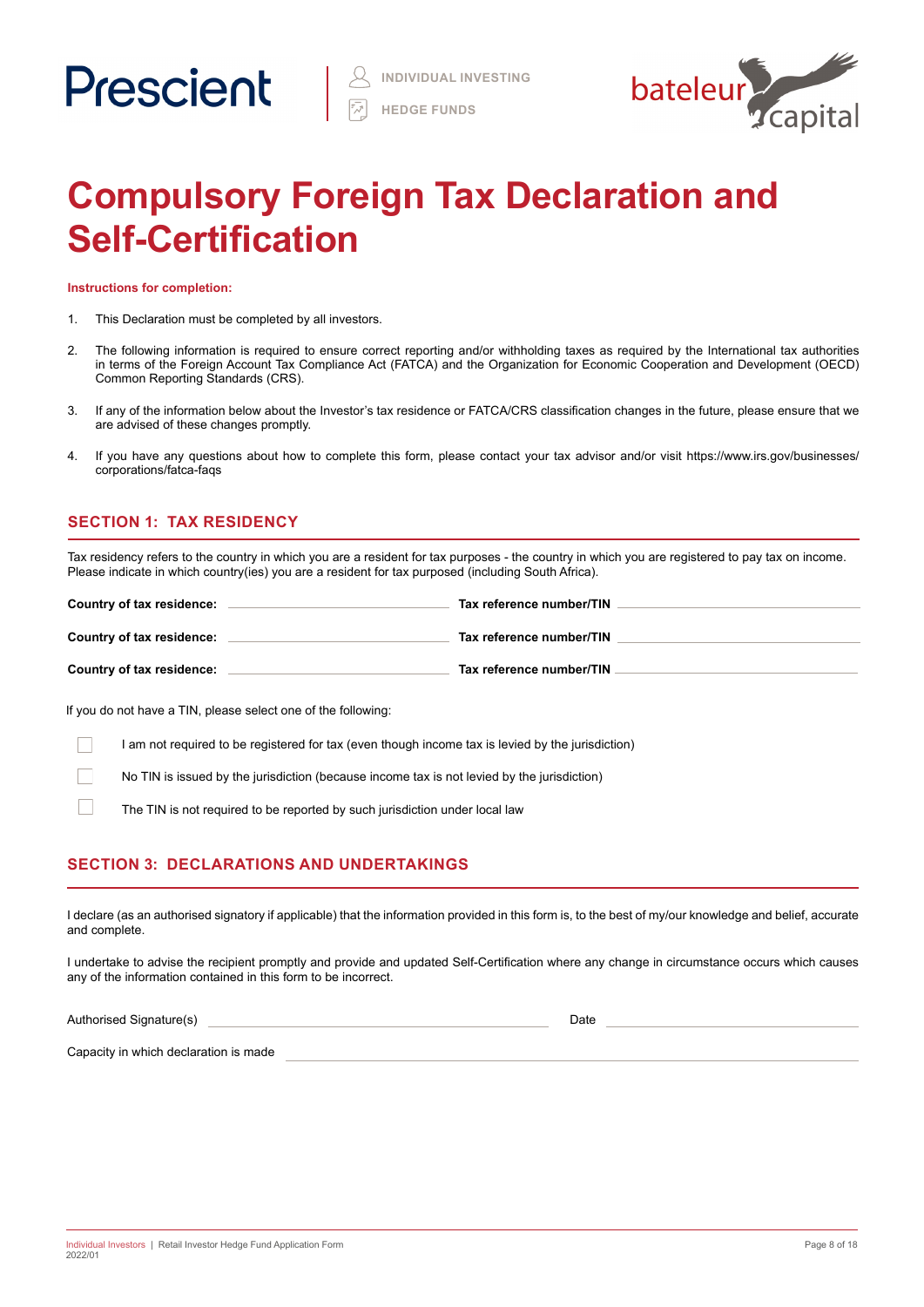



# **AUTHORISATION AND DECLARATION**

- 1. I have read and fully understood all the pages of this application form and agree to the Terms and Conditions of this investment into the Retail Investor Hedge Fund Option(s) and I understand that this application and any further documents, read with the Supplemental Deed, constitutes the entire agreement between the Prescient Management Company (RF) (Pty) Ltd ("the Manager") and me.
- 2. I warrant that the information contained herein is true and correct and that where this application is signed in a representative capacity, I have the necessary authority to do so and that this transaction is within my power.
- 3. I am aware of the charges and fees, the total expense ratio, investment objectives, risk factors and income distributions applicable to my investment as set out in this form and in other documentation provided to me.
- 4. I authorise the Manager to deduct any debit orders, electronic collections, any applicable taxes and also to pay all fees. If the additional annual advisor fees are insufficient to pay the Financial Advisor (FSP) from one portfolio, the Manager will sell units proportionately from the portfolios and pay the amounts to the advisor monthly. Permissible deductions from the portfolio include service charges, performance fees, bank charges, trustee/custodian, audit fees, securities transfer tax and brokerage.
- 5. I acknowledge that the responsibility in ensuring my instruction has been received and actioned by the Manager lies with me.
- 6. I acknowledge that the Manager will not be liable for any damages or loss of whatsoever nature arising out of the Manager's failure to action my instruction due to any occurrences beyond the control of the Manager, nor will the Manager be liable for any loss incurred due to incorrect information being supplied by myself or by my advisor or agent sending completed documentation to the incorrect mailbox.
- 7. I acknowledge the transaction cut off times set out herein and agree to comply with such cut off times.
- 8. I acknowledge the inherent risk associated with the selected Retail Investor Hedge Fund (s) and that there are no performance guarantees. I have received, read and understand the Hedge Fund Risk Disclosure Statement appended to this application form.
- 9. I understand and agree that no part of the services provided by the Manager constitutes a solicitation, recommendation, guidance or proposal, nor does it constitute financial, tax, legal, investment or other advice. I warrant to the Manager that I am acting for my own account, I have made my own independent decisions to enter into the investment and as to whether the investment is appropriate or proper for me, based upon my own judgment and upon advice from such advisors as I may deem necessary. I warrant that I am not relying on any communication from the Manager, whether written, oral or implied as investment advice or as a recommendation to enter into the investment; it being understood that information and explanations relating to the terms and conditions of an investment shall not be considered investment advice or a recommendation to enter into the investment. I warrant that I have not received from the Manager any assurance or guarantee as to the expected results of the investment.
- 10. I understand that the Manager will accept instructions from my FSP only if duly appointed and authorised in writing by me. The Manager will not be held liable for any losses that may result from unauthorised instructions given to the Manager by my FSP.
- 11. I hereby authorise the Manager to furnish written reports to my duly appointed FSP, if applicable.
- 12. If I have appointed an FSP I authorise the payment of the negotiated fees to be paid to my FSP from my portfolios. This authority to pay fees may be withdrawn by written notice to the Manager.
- 13. I authorise the Manager to accept and act upon instructions by e-mail and hereby waive any claim that I have against the Manager and indemnify the Manager against any loss incurred as a result of the Manager receiving and acting on such communication or instruction.
- 14. SARS requires the Manager to pay over dividend tax on your behalf where applicable. The Manager will deduct this tax before it pays any dividends or re-invests these into your investment account. Unless the Manager receives information from you indicating otherwise, accounts held by South African trusts, companies and partnerships will attract the default Dividend Tax (DT).
- 15. Any personal information may be used by the Manager in the normal course of business to provide the products and services and the Manager may retain and share any information for purposes of investment transactions, processing and administration and to communicate directly with me. Personal information will not be given or sold to any third parties. The Manager will disclose or report personal information if and when required to do so by law or any regulatory authority, and to the Manager's employees (if relevant), or agents who require such information to carry out their duties. I/we consent to the processing of my/our personal information/data and the disclosure of my/ our personal information/data to any tax authority and/or as may be required to comply with FATCA and the Common Reporting Standard (CRS) as explained in the Terms and Conditions and the Compulsory Foreign Tax Declaration and Self-Certification attached hereto. I consent to the Manager making enquiries of whatsoever nature for the purpose of verifying the information disclosed in this application and I expressly consent to the Manager obtaining any other information concerning me from any source whatsoever to enable the Manager to process this application.
- 16. I confirm that I have received, noted and understood the following information:
	- a. the Minimum Disclosure Document
	- b. investment objectives and risk factors
	- c. the calculation of the Net Asset Value (NAV), dealing prices and distribution of income accruals
	- d. any additional information necessary to enable the investor to make an informed decision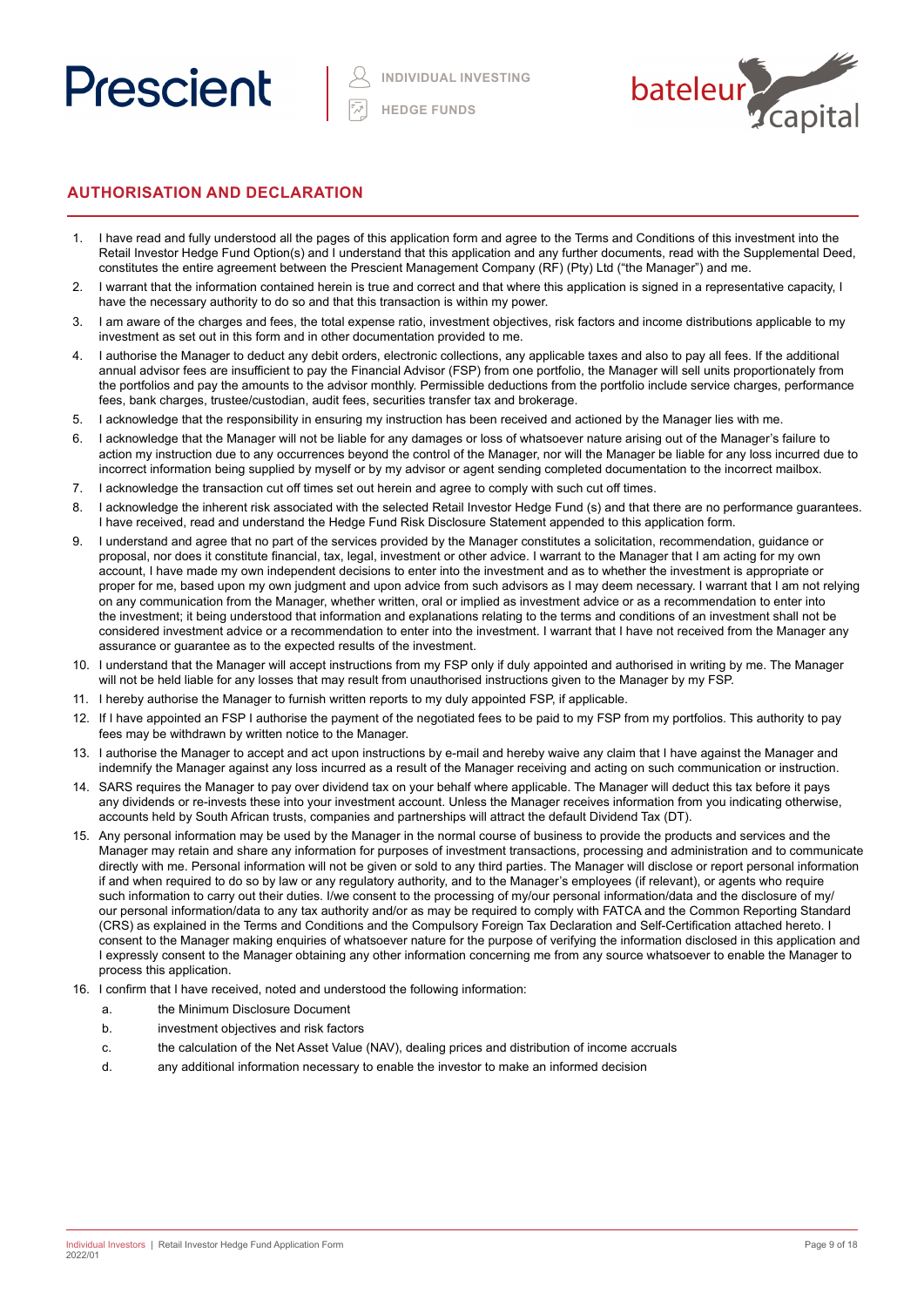



17. I consider myself to be, or to be associated with a Domestic Prominent Influential Person or a Foreign Prominent Public Official.

|                                                                                                                                                                                                                                                                                                                                                                                                                                          | Yes                              | No.                                                                                                                                                                                                                                                                                                                                                                                                                                                                    |  |
|------------------------------------------------------------------------------------------------------------------------------------------------------------------------------------------------------------------------------------------------------------------------------------------------------------------------------------------------------------------------------------------------------------------------------------------|----------------------------------|------------------------------------------------------------------------------------------------------------------------------------------------------------------------------------------------------------------------------------------------------------------------------------------------------------------------------------------------------------------------------------------------------------------------------------------------------------------------|--|
|                                                                                                                                                                                                                                                                                                                                                                                                                                          | If Yes, please provide details:. |                                                                                                                                                                                                                                                                                                                                                                                                                                                                        |  |
|                                                                                                                                                                                                                                                                                                                                                                                                                                          |                                  |                                                                                                                                                                                                                                                                                                                                                                                                                                                                        |  |
|                                                                                                                                                                                                                                                                                                                                                                                                                                          |                                  | Please note: It is the client's responsibility to disclose to Prescient should this status change.                                                                                                                                                                                                                                                                                                                                                                     |  |
| 18. I acknowledge that Prescient will retain personal information as permitted or required to do so in terms of Applicable Laws. However, as a<br>general rule, Prescient may retain personal information for the longest period permitted by such Applicable Laws should Prescient foresee<br>a requirement to retain it for a lawful purpose. (for example, for the purposes of complaints handling, legal processes and proceedings.) |                                  |                                                                                                                                                                                                                                                                                                                                                                                                                                                                        |  |
|                                                                                                                                                                                                                                                                                                                                                                                                                                          |                                  | Signed at <u>example and the set of the set of the set of the set of the set of the set of the set of the set of the set of the set of the set of the set of the set of the set of the set of the set of the set of the set of t</u><br>Date experience and the second contract of the second contract of the second contract of the second contract of the second contract of the second contract of the second contract of the second contract of the second contrac |  |
|                                                                                                                                                                                                                                                                                                                                                                                                                                          |                                  | Capacity Capacity Capacity                                                                                                                                                                                                                                                                                                                                                                                                                                             |  |
|                                                                                                                                                                                                                                                                                                                                                                                                                                          | Authorised Signatory             | <u> Andreas Andreas Andreas Andreas Andreas Andreas Andreas Andreas Andreas Andreas Andreas Andreas Andreas Andr</u>                                                                                                                                                                                                                                                                                                                                                   |  |
|                                                                                                                                                                                                                                                                                                                                                                                                                                          |                                  |                                                                                                                                                                                                                                                                                                                                                                                                                                                                        |  |

# **THANK YOU**

You have completed this application form. Please collate all your required FICA documentation to include in your submission.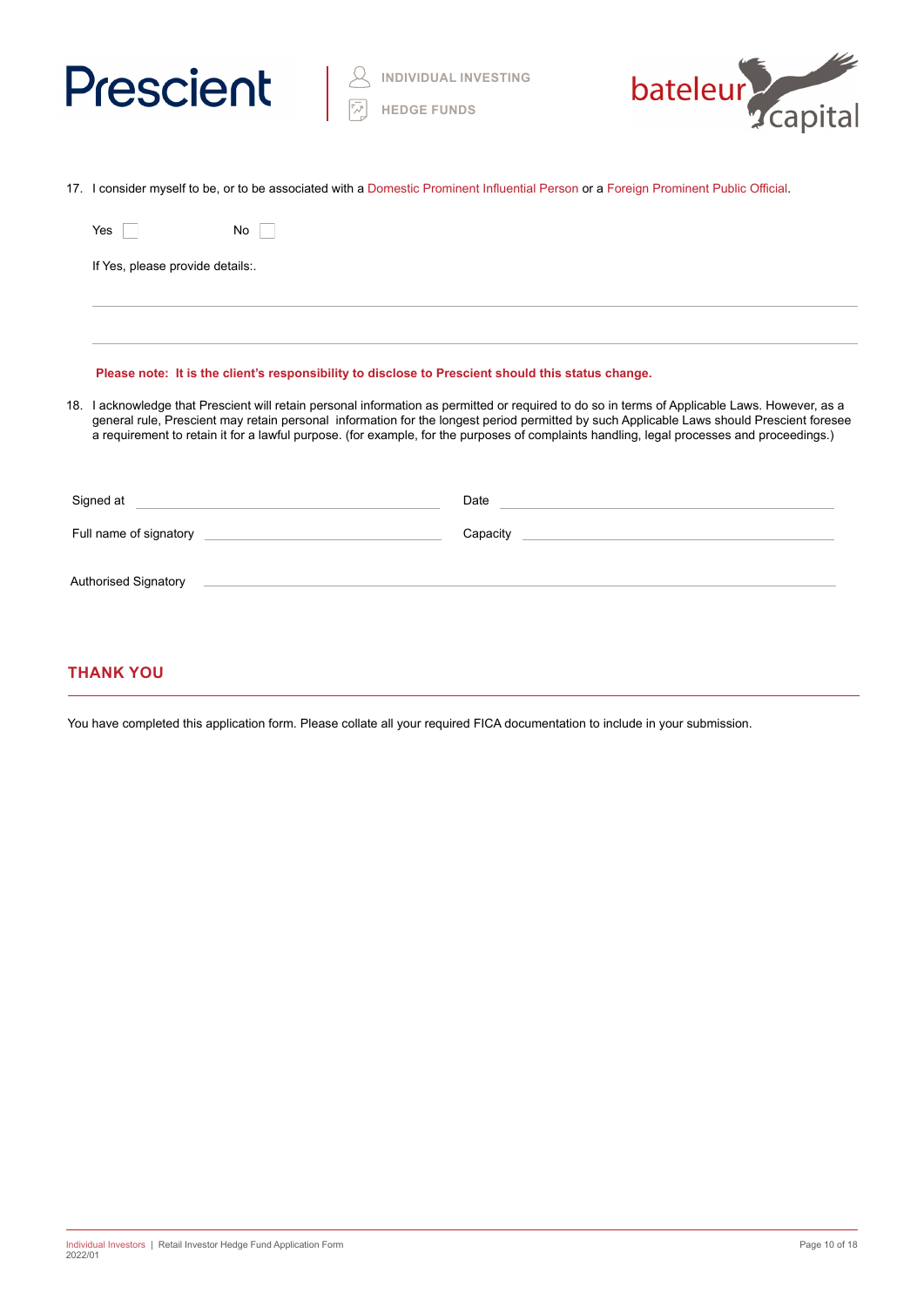



# **FICA REQUIREMENTS**

# **In terms of the Financial Intelligence Centre Act, 2001 ("FICA") Prescient requires a copy of each of the following documents:**

An "ID document" means a clear copy of a green, bar coded ID book, both sides of a smart ID card or a passport on which the photo, ID number, name and surname and nationality of the person is visible.

"Proof of bank account details" is a bank statement that clearly displays the investor's name and bank account number.

"Proof of address/business address" means a document less than 3 months old containing physical address that is a utility bill, bank statement, rates account or tax invoice.

**SOUTH AFRICAN CITIZENS AND RESIDENTS OR FOREIGN NATIONALS (NATURAL PERSON)**

- ID document
- Proof of residential address (less than 3 months old)
- Proof of bank account details (operational requirement)

**THIRD PARTY REPRESENTING ANOTHER INDIVIDUAL/POWER OF ATTORNEY (NATURAL PERSON)**

- ID document
- Proof of authority to act e.g. power of attorney, mandate, resolution or court order.
- Proof of bank account details (operational requirement)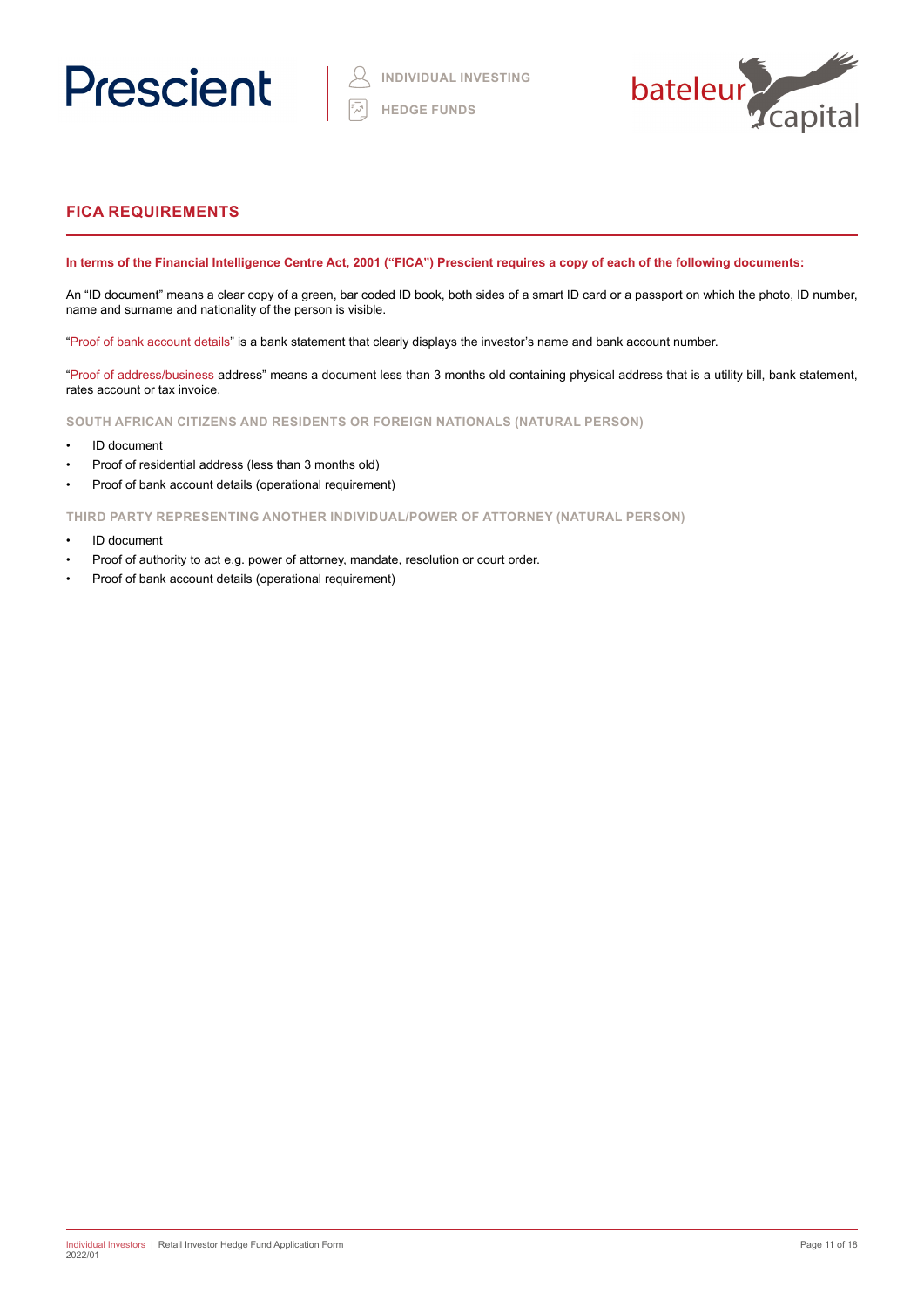



# **CONTACT PRESCIENT MANAGEMENT COMPANY (RF) (PTY) LTD**

| <b>Physical Address</b> | Prescient House, Westlake Business Park, Otto Close, Westlake, 7945 |
|-------------------------|---------------------------------------------------------------------|
| <b>Postal Address</b>   | P.O. Box 31142 Tokai 7966                                           |
| <b>Toll Free</b>        | +27 800 111 899                                                     |
| <b>Reception</b>        | +27 21 700 3600                                                     |
| E-mail                  | hedge@prescient.co.za                                               |
| <b>Website</b>          | www.prescient.co.za                                                 |

# **CONTACT BATELEUR CAPITAL (PTY) LTD**

| <b>Physical Address</b> | Block H, The Terraces, No 1, Steenberg Office Park, 2 Silverwood Close, Westlake, 7945 |
|-------------------------|----------------------------------------------------------------------------------------|
| <b>Postal Address</b>   | Postnet Suite 130, Private Bag, X1005, Claremont, 7735                                 |
| <b>Telephone</b>        | +27 21 681 5060                                                                        |
| <b>Fax</b>              | +27 86 649 1794                                                                        |
| E-mail                  | funds@bateleurcapital.com                                                              |
| Website                 | www.bateleurcapital.com                                                                |

# **COMPLIANCE DEPARTMENT**

| <b>Compliance Officer</b> | Charmaine Tew                                                       |
|---------------------------|---------------------------------------------------------------------|
| <b>Physical Address</b>   | Prescient House, Westlake Business Park, Otto Close, Westlake, 7945 |
| <b>Postal Address</b>     | P.O. Box 31142 Tokai 7966                                           |
| <b>Toll Free</b>          | +27 800 111 899                                                     |
| <b>Reception</b>          | +27 21 700 3600                                                     |
| E-mail                    | compliance@prescient.co.za                                          |
| <b>Website</b>            | www.prescient.co.za                                                 |

# **COMPLAINTS**

Please do not hesitate to contact us if you are not satisfied with this investment or the services received from Prescient. A complaint must be submitted to the Compliance Officer. Prescient will acknowledge the complaint in writing and will inform the investor of the contact details of the persons involved in the resolution thereof. Should you wish to lodge a complaint regarding the services being provided, an email can be sent to **[complaints@prescient.co.za](mailto:complaints%40prescient.co.za?subject=)** or alternatively you can obtain our complaints policy, conflict of interest policy from the compliance department (address above).

Should you have a complaint related to the advice given by your financial advisor, please submit this complaint directly to your financial advisor. If an investor is still not satisfied with the response from the Financial Advisor, he/she has the right to address his/her complaint in writing to the Ombud for Financial Services Providers at the address below. The Ombud is legally empowered to investigate and adjudicate complaints in a procedurally fair, economical and expeditious manner.

| <b>Postal Address</b> | P.O. Box 74571 Lynnwood Ridge 0040 |
|-----------------------|------------------------------------|
| <b>Telephone</b>      | +27 12 470 9080                    |
| Fax                   | +27 12 348 3447                    |
| E-mail                | info@faisombud.co.za               |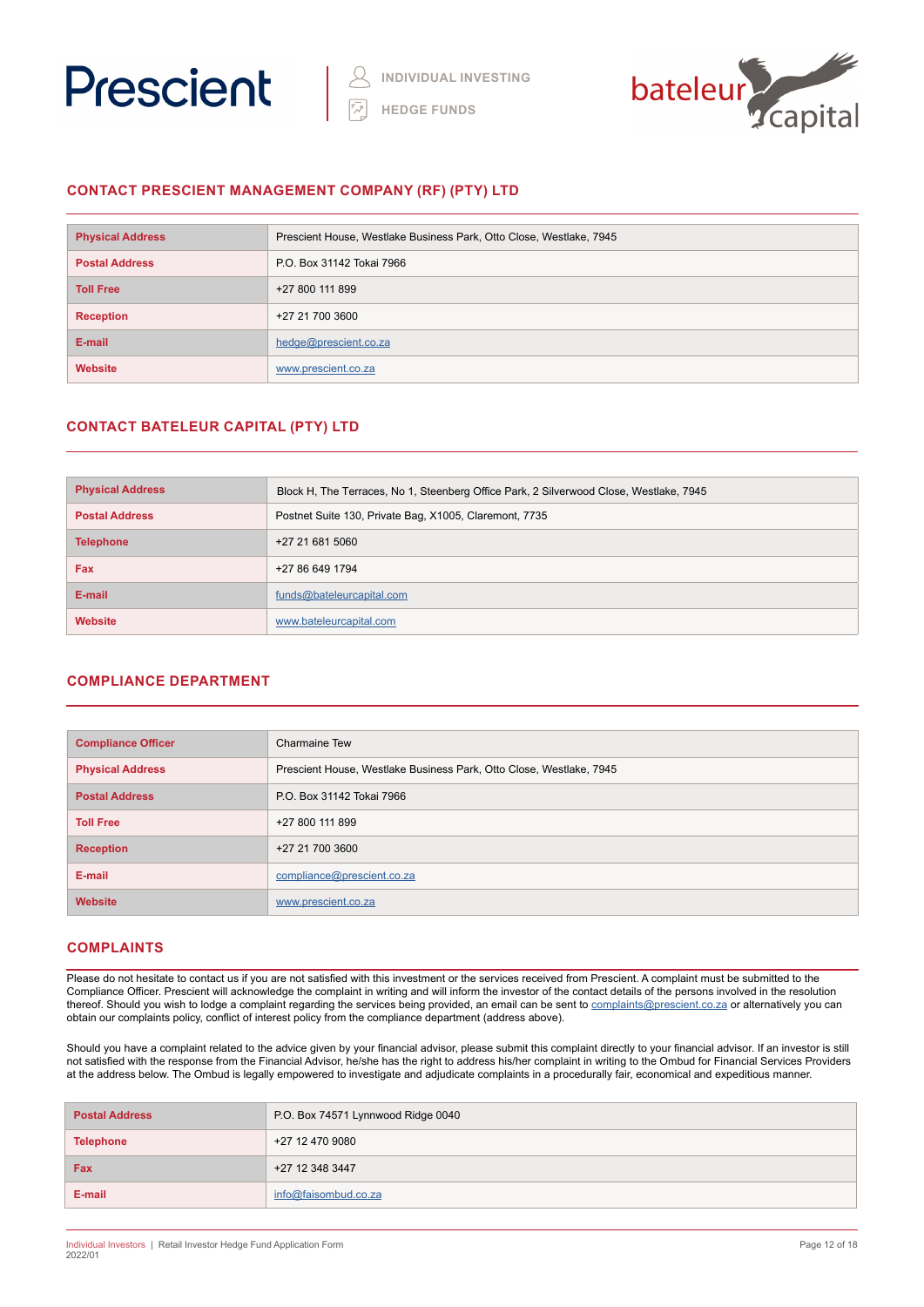# Prescient



# **Hedge Fund Risk Disclosure**

This annexure forms part of and should be read together with the application form to which it is attached. This disclosure should not be seen as exhaustive and investors are encouraged to take independent advice before investing in any hedge fund ("Fund").

# **GENERAL**

The risks described herein should not be considered to be an exhaustive list of the risks which potential investors should consider before investing in a Fund. Potential investors should be aware that an investment in an underlying portfolio may be exposed to other risks of an exceptional nature from time to time. Investment carries with it a degree of risk. Different risks may apply to different Funds and/or Classes. Details of specific risks attaching to a particular Fund or Class which are additional to those described in this section will be disclosed in the relevant Supplemental Deed. Prospective investors are advised that the value of shares and the income from them may go down as well as up and, accordingly, an investor may not get back the full amount invested and an investment should only be made by persons who can sustain a loss on their investment. Past performance of the Fund should not be relied upon as an indicator of future performance. The difference at any one time between the sale price (to which may be added a sales charge or commission) and the redemption price of shares (from which may be deducted a redemption fee) means an investment should be viewed as medium to long term. The attention of potential investors is drawn to the taxation risks associated with the investment. The securities and instruments in which the Funds invest are subject to normal market fluctuations and other risks inherent in investing in such investments and there can be no assurance that any appreciation in value will occur.

Potential investors should consider the following risk factors before investing in a Fund:

- Prospective investors should be aware that the investments of the Fund are subject to normal market fluctuations and other risks inherent in investing in securities. There can be no assurance that any appreciation in value of investments will occur. There is no assurance that the investment objectives of any Fund will actually be achieved. Given the possible differences between the offer and redemption prices, an investor who realises his units in a Fund after a short period may, in addition to the above, not realise the amount originally invested. Therefore, investment in any Fund should be viewed as a medium to long term investment.
- The Net Asset Value of a Fund may vary in value within a short period of time because of variations in value of the underlying assets of such Fund and the income derived therefrom. Investors may not recoup the original amount invested in any Fund.
- Depending on an investor's currency of reference, currency fluctuations may adversely affect the value of an investment in one or more of the Funds.

# **COMMON STOCKS**

Common stock represents an ownership interest in a company. The value of a company's stock may fall as a result of factors relating directly to that company, such as decisions made by its management or lower demand for the company's products or services. A stock's value may also fall because of factors affecting not just the company, but companies in the same industry or in a number of different industries, such as increases in production costs. From time to time, a Fund may invest a significant portion of its assets in companies in one or more related industries or sectors, which would make the Fund more vulnerable to adverse developments affecting those industries or sectors. The value of a company's stock may also be affected by changes in financial markets that are relatively unrelated to the company or its industry, such as changes in interest rates or currency exchange rates. In addition, a company's stock generally pays dividends only after the company makes required payments to holders of its bonds and other debt. For this reason, the value of the stock will usually react more strongly than bonds and other debt to actual or perceived changes in the company's financial condition or prospects. Stocks of smaller companies may be more vulnerable to adverse developments than those of larger companies.

Funds may borrow securities in order to sell them short, in the hope that the price of the underlying instrument will fall. Where the price of the underlying instrument rises, the investor can be exposed to significant losses, given that the Manager is forced to buy securities (to deliver to the purchaser under the short sale) at high prices.

## **VALUE STOCKS**

These are stocks of companies that are not expected to experience significant earnings growth, but whose stock is undervalued by the market in the opinion of the investment manager. These companies may have experienced adverse business developments or may be subject to special risks that have caused their stocks to be out of favour. If the investment manager's assessment of a company's prospects is wrong, or if other investors do not come to recognise the value of the company, then the price of the company's stock may fall or may not approach the value anticipated for it.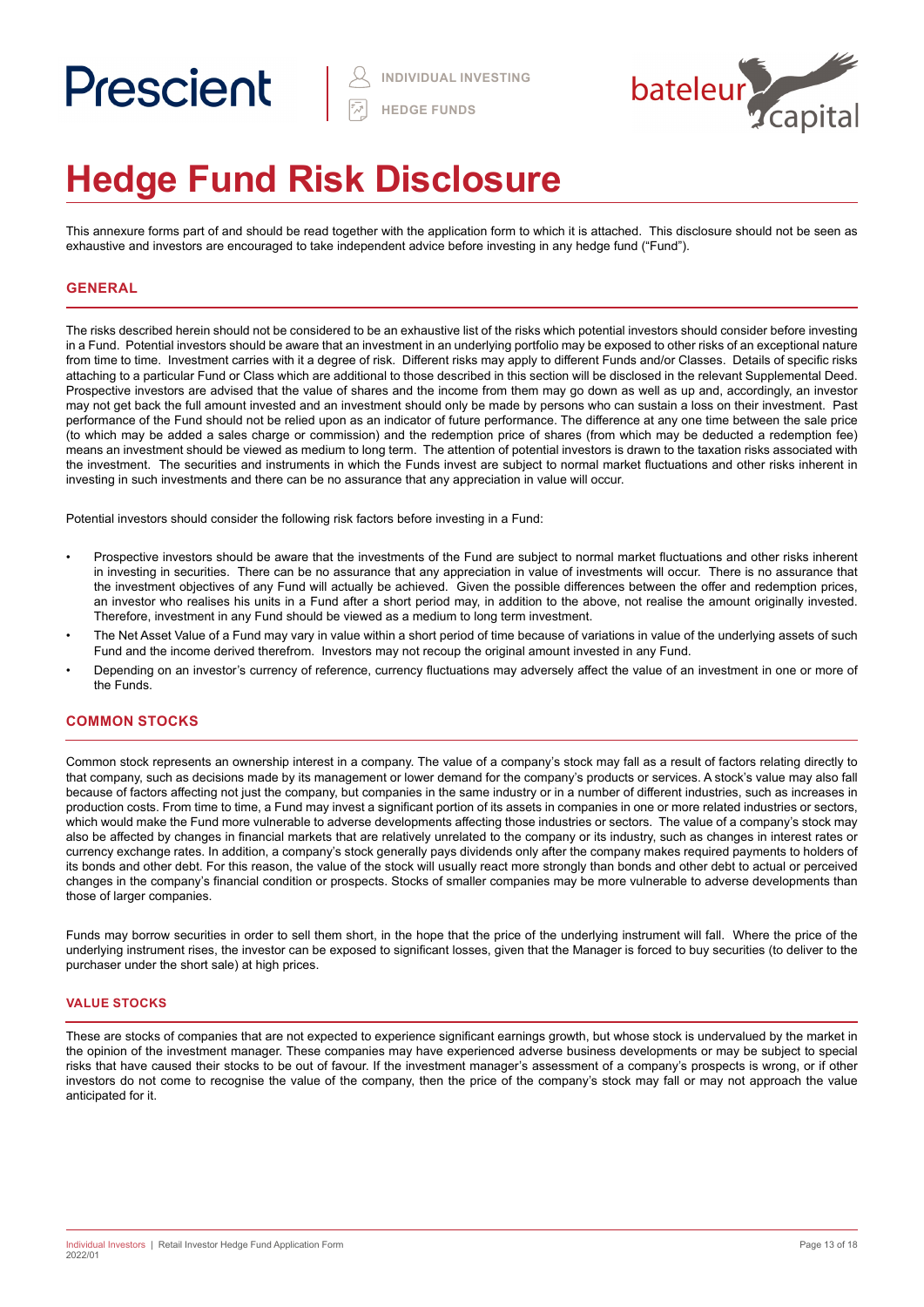# Prescient



# **GROWTH STOCKS**

Certain Funds may invest in stocks of companies that the investment manager believes are likely to have earnings that will grow faster than other companies. These growth stocks typically trade at higher multiples of current earnings than other stocks. Therefore, the values of growth stocks may be more sensitive to changes in current or expected earnings than the values of other stocks. If the investment manager's assessment of the prospects for the company's earnings growth is wrong, or if its judgement of how other investors will value the company's earnings growth is wrong, then the price of the company's stock may fall or not approach the value anticipated for it. Seeking earnings growth may result in significant investments in certain sectors, such as the technology sector, which may be subject to greater volatility than other sectors of the economy.

# **LEVERAGE RISK**

Funds may use leverage. This means that the Fund borrows additional funds, or trades on margin, in order to amplify his investment decisions. This means that the volatility of the hedge fund portfolio can be many times that of the underlying investments. The degree to which leverage may be employed in any given hedge fund portfolio will be limited by the mandate the client has with the Fund.

### **MARKET CAPITALISATION RISK**

The securities of small-to-medium-sized (by market capitalisation) companies, or financial instruments related to such securities, may have a more limited market than the securities of larger companies and may involve greater risks and volatility than investments in larger companies. Accordingly, it may be more difficult to effect sales of such securities at an advantageous time or without a substantial drop in price than securities of a company with a large market capitalisation and broad trading market. In addition, securities of small-to-medium-sized companies may have greater price volatility as they are generally more vulnerable to adverse market factors such as unfavourable economic reports.

### **MARKET RISK**

The value of a Fund may be affected by the decline of an entire market of an asset class, thus affecting the prices and values of the assets in the Fund. In an equity fund, for instance, this is the risk that the equity market in question will go down and, in a bond fund, the risk that the bond market in question will fall. The higher the volatility of the market in which the Fund invests, the greater the risk. Such markets are subject to greater fluctuations in return. Some of the recognised exchanges in which a Fund may invest may be less well-regulated than those in developed markets and may prove to be illiquid, insufficiently liquid or highly volatile from time to time. This may affect the price at which a Fund may liquidate positions to meet redemption requests or other funding requirements.

### **SETTLEMENT RISK**

It is possible that settlement via a payment system will not take place as expected because payment or delivery by a counterparty fails to take place or is not in accordance with the initial conditions. This risk exists to the extent that the Fund invests in regions where the financial markets are not yet well developed and includes stock exchanges or markets on which the Fund may trade derivatives which may not be the same as those in more developed markets. This risk is limited, but still present, in regions where the financial markets are well developed.

### **CUSTODIAN RISK**

It is possible that the assets of a Fund that are held in custody may be lost as a result of insolvency, negligence or fraud on the part of the custodian or any sub-custodian.

### **CONCENTRATION RISK**

Certain Funds may invest a large proportion of total assets in specific assets or in specific markets. This means that the performance of those assets or markets will have a substantial impact on the value of the Fund's portfolio. The greater the diversification of the Fund's portfolio, the smaller the concentration risk. Concentration risk will also be higher in more specialised markets (e.g., a specific region, sector or theme) than in widely diversified markets (e.g., a worldwide allocation).

### **PERFORMANCE RISK**

The risk of lower returns in a Fund may vary depending on the choices made by the Manager or any investment manager, as well as the existence or non-existence of, or restrictions upon, any third-party security. The risk depends in part on the market risk and on how active the Manager is in the management of the Fund.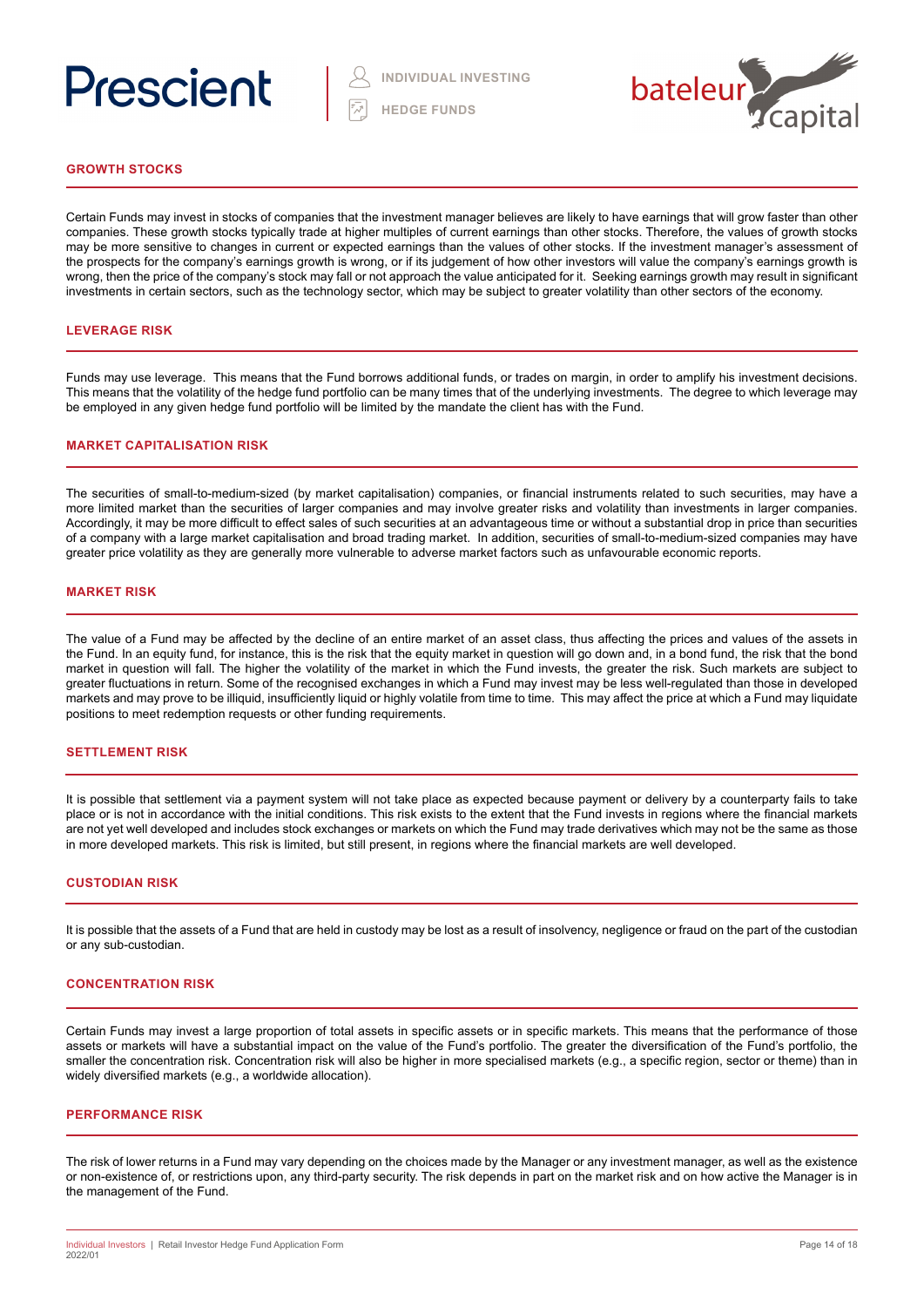# Prescient



### **CAPITAL RISK**

The capital value of units of a Fund may be affected by various risks to capital, including the potential risk of erosion due to the redemption of units and the distribution of profit in excess of the investment return. This risk can be limited by loss-mitigation, capital-protection or capital-guarantee techniques.

# **REPATRIATION RISK**

It may not be possible for Funds to repatriate capital, dividends, interest and other income from certain countries, or it may require government consents to do so. Funds could be adversely affected by the introduction of, or delays in, or refusal to grant any such consent for the repatriation of funds or by any official intervention affecting the process of settlement of transactions. Economic or political conditions could lead to the revocation or variation of consent granted prior to investment being made in any particular country or to the imposition of new restrictions. Repatriation risk is higher in the case of Funds or underlying investments subject to restrictive laws or regulations.

### **INFLATION RISK**

Some Funds may invest in securities whose value can be adversely affected by changes in inflation, for example, bonds with a long term to maturity and a fixed coupon. Although many companies in which a Fund may hold shares may have operated profitably in the past in an inflationary environment, past performance is no assurance of future performance. Inflation may adversely affect any economy and the value of companies' shares.

# **INTEREST RATE RISK**

The values of bonds and other debt securities usually rise and fall in response to changes in interest rates. Declining interest rates generally raise the value of existing debt instruments, and rising interest rates generally lower the value of existing debt instruments. Changes in a debt instrument's value usually will not affect the amount of income the Fund receives from it, but will affect the value of the Fund's units. Interest rate risk is generally greater for investments with longer maturities.

Some investments give the issuer the option to "call" or redeem, these investments before their maturity date. If an issuer "calls" its investment during a time of declining interest rates, the investment manager might have to reinvest the proceeds in an investment offering a lower yield, and therefore might not benefit from any increase in value as a result of declining interest rates.

"Premium" investments offer interest rates higher than prevailing market rates. However, they involve a greater risk of loss, because their values tend to decline over time.

### **LIQUIDITY RISK**

Not all securities or instruments (including derivatives and sub-investment grade bonds) invested in by the Funds will be listed or rated and consequently liquidity may be low. Moreover, the accumulation and disposal of holdings in some investments may be time consuming and may need to be conducted at unfavourable prices. The Funds may also encounter difficulties in disposing of assets at their fair price due to adverse market conditions leading to limited liquidity.

# **REDEMPTION RISK**

Large redemptions of units in a Fund might result in the Fund being forced to sell assets at a time and price at which it would normally prefer not to dispose of those assets.

### **INVESTING IN FIXED INCOME SECURITIES**

Investment in fixed income securities is subject to interest rate, sector, security and credit risks. Lower-rated securities will usually offer higher yields than higher-rated securities to compensate for the reduced creditworthiness and increased risk of default that these securities carry. Lowerrated securities generally tend to reflect short-term corporate and market developments to a greater extent than higher-rated securities which respond primarily to fluctuations in the general level of interest rates. There are fewer investors in lower-rated securities and it may be harder to buy and sell such securities at an optimum time.

The volume of transactions affected in certain international bond markets may be appreciably below that of the world's largest markets, such as the United States. Accordingly, a Fund's investment in such markets may be less liquid and their prices may be more volatile than comparable investments in securities trading in markets with larger trading volumes. Moreover, the settlement periods in certain markets may be longer than in others which may affect portfolio liquidity.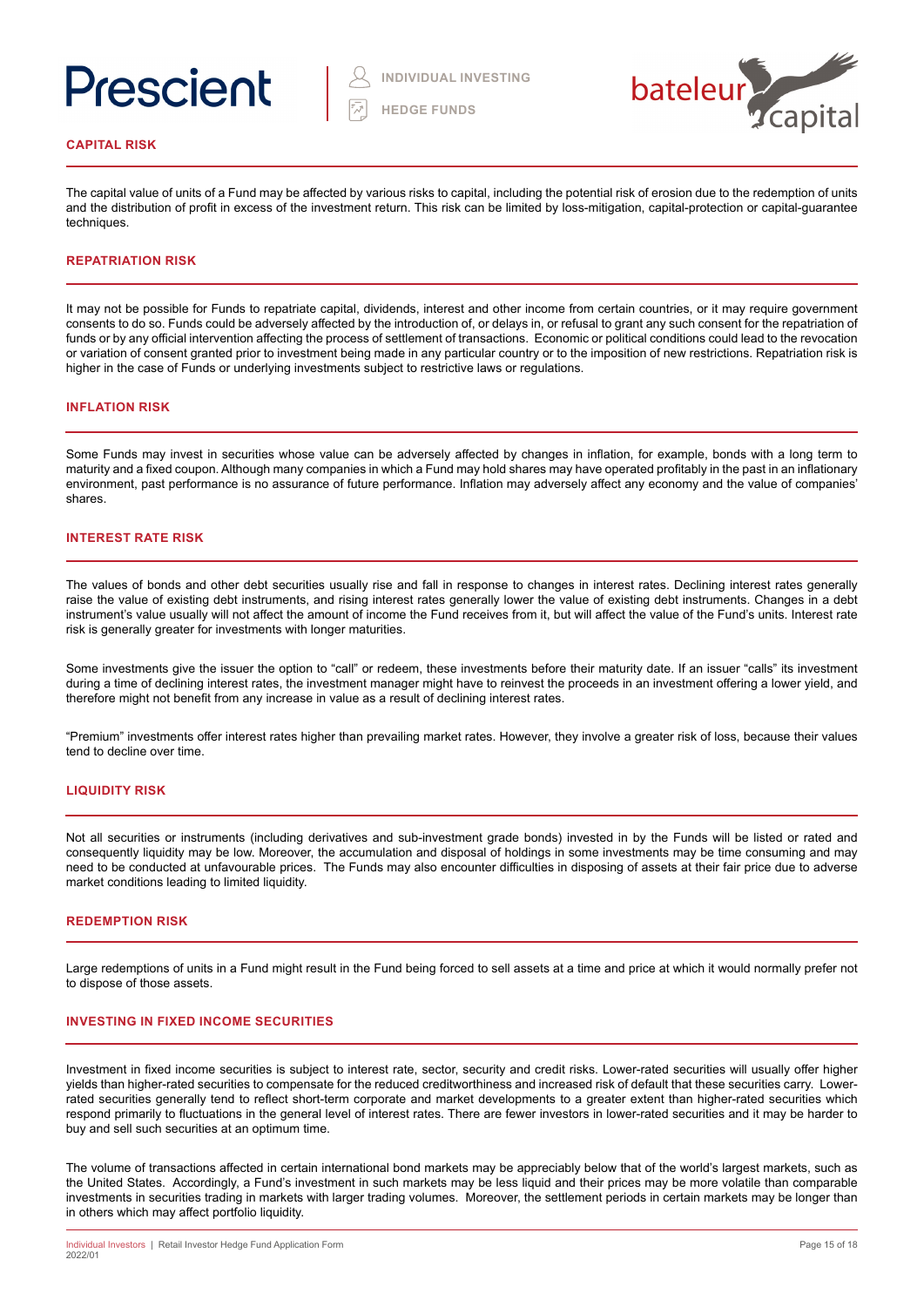



# **CURRENCY RISK**

Assets of a Fund may be denominated in a currency other than the base currency of the Fund and changes in the exchange rate between the base currency and the currency of the asset may lead to a depreciation of the value of the Fund's assets as expressed in the base currency. It may not be possible or practical to hedge against such exchange rate risk. The Fund's investment manager may, but is not obliged to, mitigate this risk by using financial instruments.

Funds may from time to time enter into currency exchange transactions either on a spot basis or by buying currency exchange forward contracts. Funds will not enter into forward contracts for speculative purposes. Neither spot transactions nor forward currency exchange contracts eliminate fluctuations in the prices of a Fund's securities or in foreign exchange rates, or prevent loss if the prices of these securities should decline.

A Fund may enter into currency exchange transactions and/or use techniques and instruments to seek to protect against fluctuation in the relative value of its portfolio positions as a result of changes in currency exchange rates or interest rates between the trade and settlement dates of specific securities transactions or anticipated securities transactions. Although these transactions are intended to minimise the risk of loss due to a decline in the value of hedged currency, they also limit any potential gain that might be realised should the value of the hedged currency increase. The precise matching of the relevant contract amounts and the value of the securities involved will not generally be possible because the future value of such securities will change as a consequence of market movements in the value of such securities between the date when the relevant contract is entered into and the date when it matures. The successful execution of a hedging strategy which matches exactly the profile of the investments of any Fund cannot be assured. It may not be possible to hedge against generally anticipated exchange or interest rate fluctuations at a price sufficient to protect the assets from the anticipated decline in value of the portfolio positions as a result of such fluctuations.

Performance of a Fund may be strongly influenced by movements in foreign exchange rates because currency performance positions held by the Fund may not correspond to the securities position held.

## **DERIVATIVES AND TECHNIQUES AND INSTRUMENTS RISK**

### **General**

The prices of derivative instruments, including futures and options prices, are highly volatile. Price movements of forward contracts, futures contracts and other derivative contracts are influenced by, among other things, interest rates, changing supply and demand relationships, trade, fiscal, monetary and exchange control programmes and policies of governments, and national and international political and economic events, changes in local laws and policies. In addition, governments from time to time intervene, directly and by regulation, in certain markets, particularly markets in currencies and interest rate related futures and options. Such intervention often is intended directly to influence prices and may, together with other factors, cause all of such markets to move rapidly in the same direction because of, among other things, interest rate fluctuations. The use of techniques and instruments also involves certain special risks, including (1) dependence on the ability to predict movements in the prices of securities being hedged and movements in interest rates, (2) imperfect correlation between the hedging instruments and the securities or market sectors being hedged, (3) the fact that skills needed to use these instruments are different from those needed to select the Fund's securities and (4) the possible absence of a liquid market for any particular instrument at any particular time, and (5) possible impediments to effective portfolio management or the ability to meet redemption.

### **Credit Risk**

There can be no assurance that issuers of the securities or other instruments in which a Fund invests will not be subject to credit difficulties leading to the loss of some or all of the sums invested in such securities or instruments or payments due on such securities or instruments. Funds will also be exposed to a credit risk in relation to the counterparties with whom they transact or place margin or collateral in respect of transactions in financial derivative instruments and may bear the risk of counterparty default.

### **Correlation Risk**

The prices of financial derivative instruments may be imperfectly correlated to the prices of the underlying securities, for example, because of transaction costs and interest rate movements. The prices of exchange traded financial derivative instruments may also be subject to changes in price due to supply and demand factors.

### **Legal Risk**

The use of OTC derivatives, such as forward contracts and swap agreements will expose the Fund to the risk that the legal documentation of the contract may not accurately reflect the intention of the parties.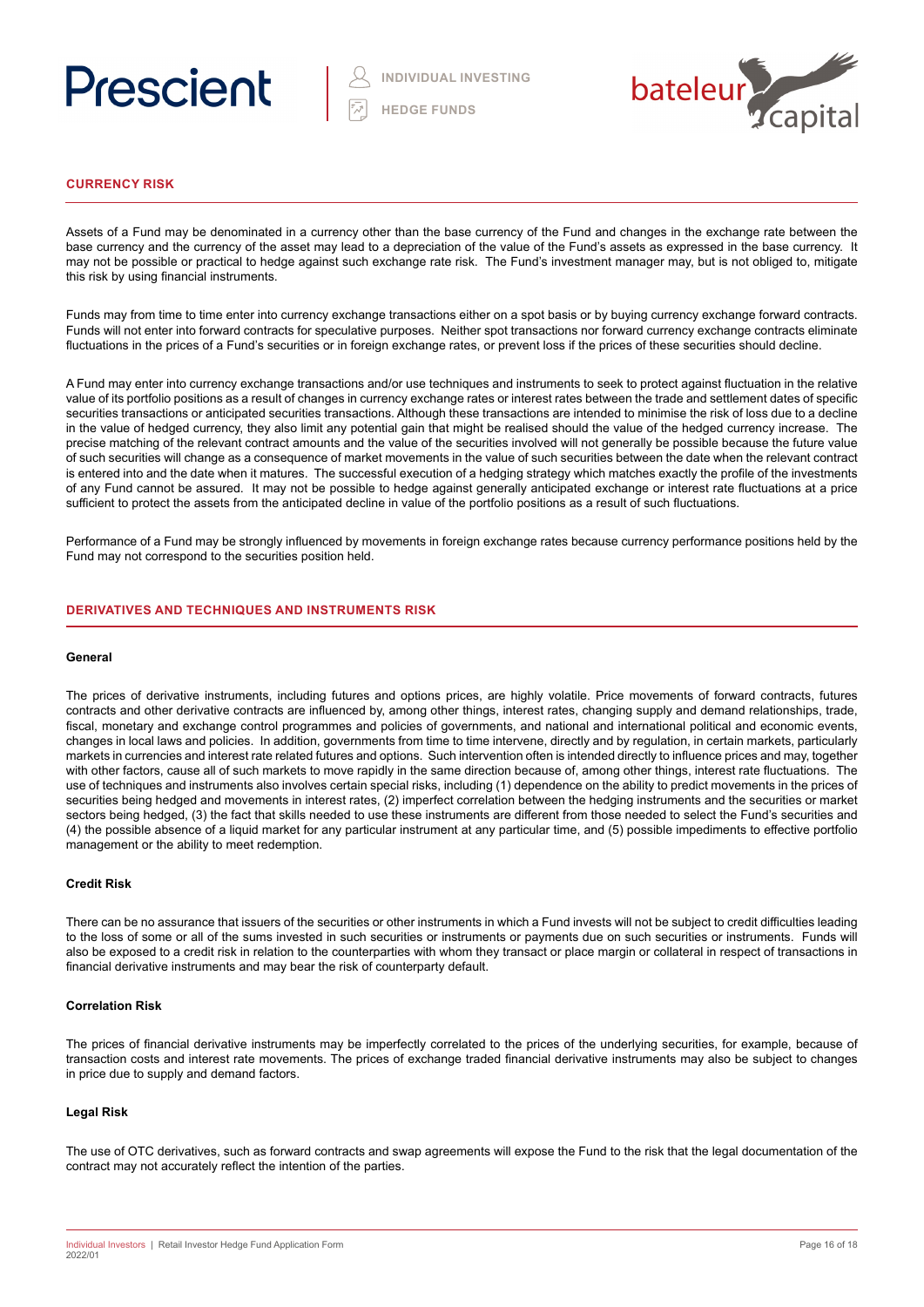



### **Liquidity of Futures Contracts**

Futures positions may be illiquid because certain commodity exchanges limit fluctuations in certain futures contract prices during a single day by regulations referred to as "daily price fluctuation limits" or "daily limits". Under such daily limits, during a single trading day no trades may be executed at prices beyond the daily limits. Once the price of a contract for a particular future has increased or decreased by an amount equal to the daily limit, positions in the future can neither be taken nor liquidated unless traders are willing to effect trades at or within the limit. This could prevent a Fund from liquidating unfavourable positions.

## **Forward Trading**

Forward contracts and options thereon, unlike futures contracts, are not traded on exchanges and are not standardised; rather, banks and dealers act as principals in these markets, negotiating each transaction on an individual basis. Forward and "cash" trading is substantially unregulated; there is no limitation on daily price movements and speculative position limits are not applicable. The principals who deal in the forward markets are not required to continue to make markets in the currencies or commodities they trade and these markets can experience periods of illiquidity, sometimes of significant duration. Market illiquidity or disruption could result in major losses to a Fund.

### **Foreign Exchange Transactions**

Where a Fund utilises derivatives which alter the currency exposure characteristics of transferable securities held by the Fund the performance of the Fund may be strongly influenced by movements in foreign exchange rates because currency positions held by the Fund may not correspond with the securities positions held.

### **OTC Markets Risk**

Unlisted derivative instruments i.e. OTC derivative instruments will be limited to unlisted forward currency, interest rate or exchange rate swap transactions and will only be permitted for the purposes of efficient portfolio management. Where any Fund acquires securities on OTC markets, there is no guarantee that the Fund will be able to realise the fair value of such securities due to their tendency to have limited liquidity and comparatively high price volatility.

### **Counterparty Risk**

Each Fund will have credit exposure to counterparties by virtue of positions in swaps, repurchase transactions, forward exchange rate and other financial or derivative contracts held by the Fund. To the extent that a counterparty defaults on its obligation and the Fund is delayed or prevented from exercising its rights with respect to the investments in its portfolio, it may experience a decline in the value of its position, lose income and incur costs associated with asserting its rights.

The Funds will also be exposed to a credit risk on parties with whom it trades securities, and may also bear the risk of settlement default, in particular in relation to debt securities such as bonds, notes and similar debt obligations or instruments.

### **Absence of Regulation; Counterparty Default**

In general, there is less government regulation and supervision of transactions in the OTC markets (in which currencies, spot and option contracts, certain options on currencies and swaps are generally traded) than of transactions entered into on recognised exchanges. In addition, many of the protections afforded to participants on some recognised exchanges, such as the performance guarantee of an exchange clearing house, might not be available in connection with OTC transactions. OTC options are not regulated. OTC options are non-exchange traded option agreements, which are specifically tailored to the needs of an individual investor. These options enable the user to structure precisely the date, market level and amount of a given position. The counterparty for these agreements will be the specific firm involved in the transaction rather than a recognised exchange and accordingly the bankruptcy or default of a counterparty with which the Fund trades OTC options could result in substantial losses to the Fund. In addition, a counterparty may not settle a transaction in accordance with its terms and conditions because the contract is not legally enforceable or because it does not accurately reflect the intention of the parties or because of a dispute over the terms of the contract (whether or not bona fide) or because of a credit or liquidity problem, thus causing the Fund to suffer a loss. To the extent that a counterparty defaults on its obligation and the Fund is delayed or prevented from exercising its rights with respect to the investments in its portfolio, it may experience a decline in the value of its position, lose income and incur costs associated with asserting its rights. Counterparty exposure will be in accordance with the Fund's investment restrictions. Regardless of the measures the Fund may implement to reduce counterparty credit risk, however, there can be no assurance that a counterparty will not default or that the Fund will not sustain losses on the transactions as a result.

### **Necessity for Counterparty Trading Relationships**

Participants in the OTC currency market typically enter into transactions only with those counterparties which they believe to be sufficiently creditworthy, unless the counterparty provides margin, collateral, letters of credit or other credit enhancements. While the investment manager believes that it will be able to establish the necessary counterparty business relationships to permit a Fund to effect transactions in the OTC currency market and other counterparty markets, including the swaps market, there can be no assurance that it will be able to do so. An inability to